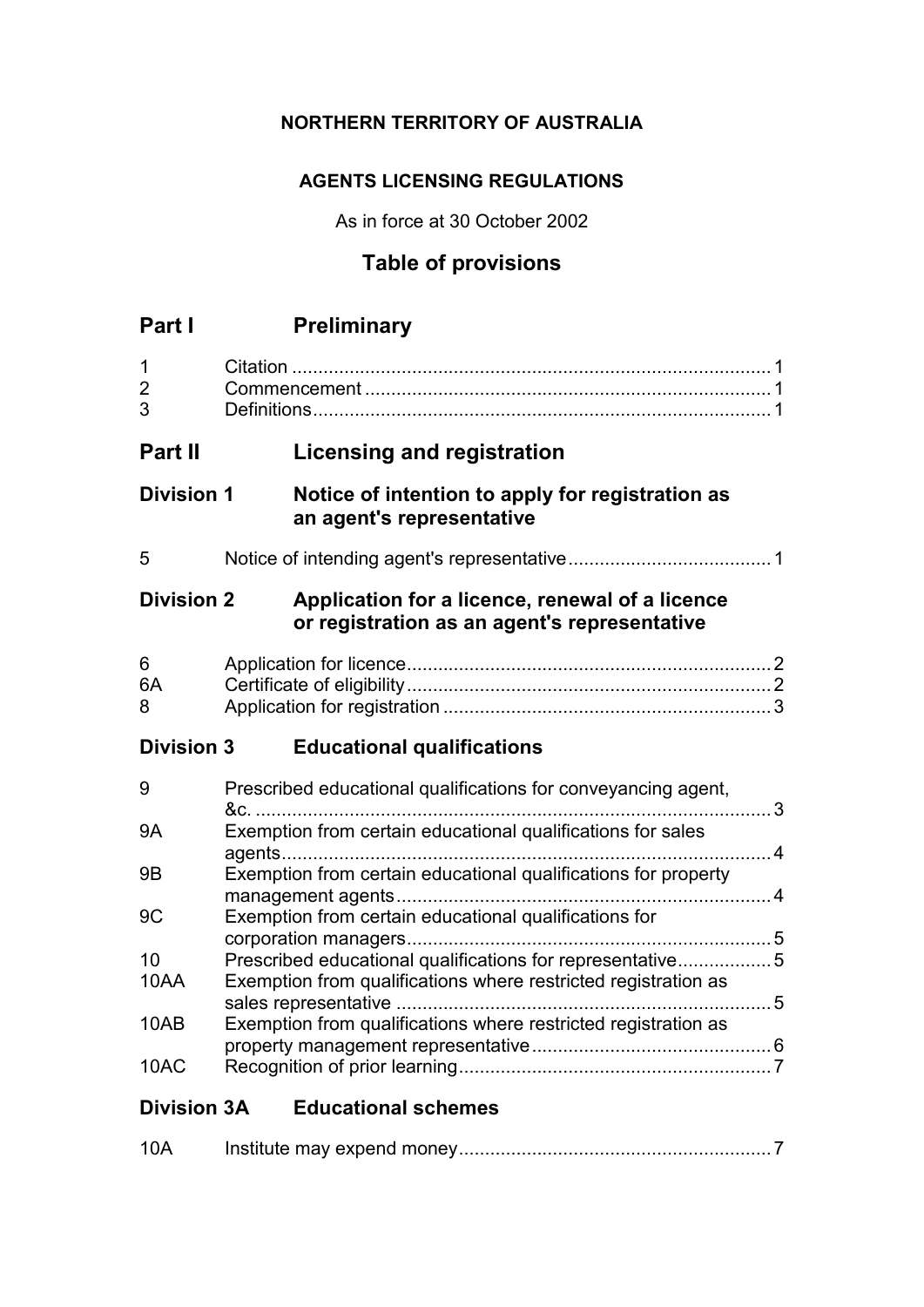## **Division 4 Form of licences and certificates of registration**

| 11  |  |
|-----|--|
| -12 |  |

## **Part III Audit of accounting records to trust moneys**

| 13  |  |
|-----|--|
| 14  |  |
| 15  |  |
| 16  |  |
| 16A |  |

## **Part IIIA Indemnity insurance**

| 16C |  |
|-----|--|
| 16D |  |

# **Part IV Miscellaneous**

# **Schedule 1**

| <b>Schedule 2</b> | <b>Scale of fees</b>                                                           |
|-------------------|--------------------------------------------------------------------------------|
| <b>Schedule 3</b> | Scheme relating to trust money of<br>corporation manager under Unit Titles Act |
| <b>Schedule 4</b> | <b>Rules of conduct</b>                                                        |
| <b>Schedule 5</b> | <b>Educational qualifications for agents'</b><br>licences                      |
| <b>Schedule 6</b> | <b>Educational qualifications for agent's</b><br>restricted licences           |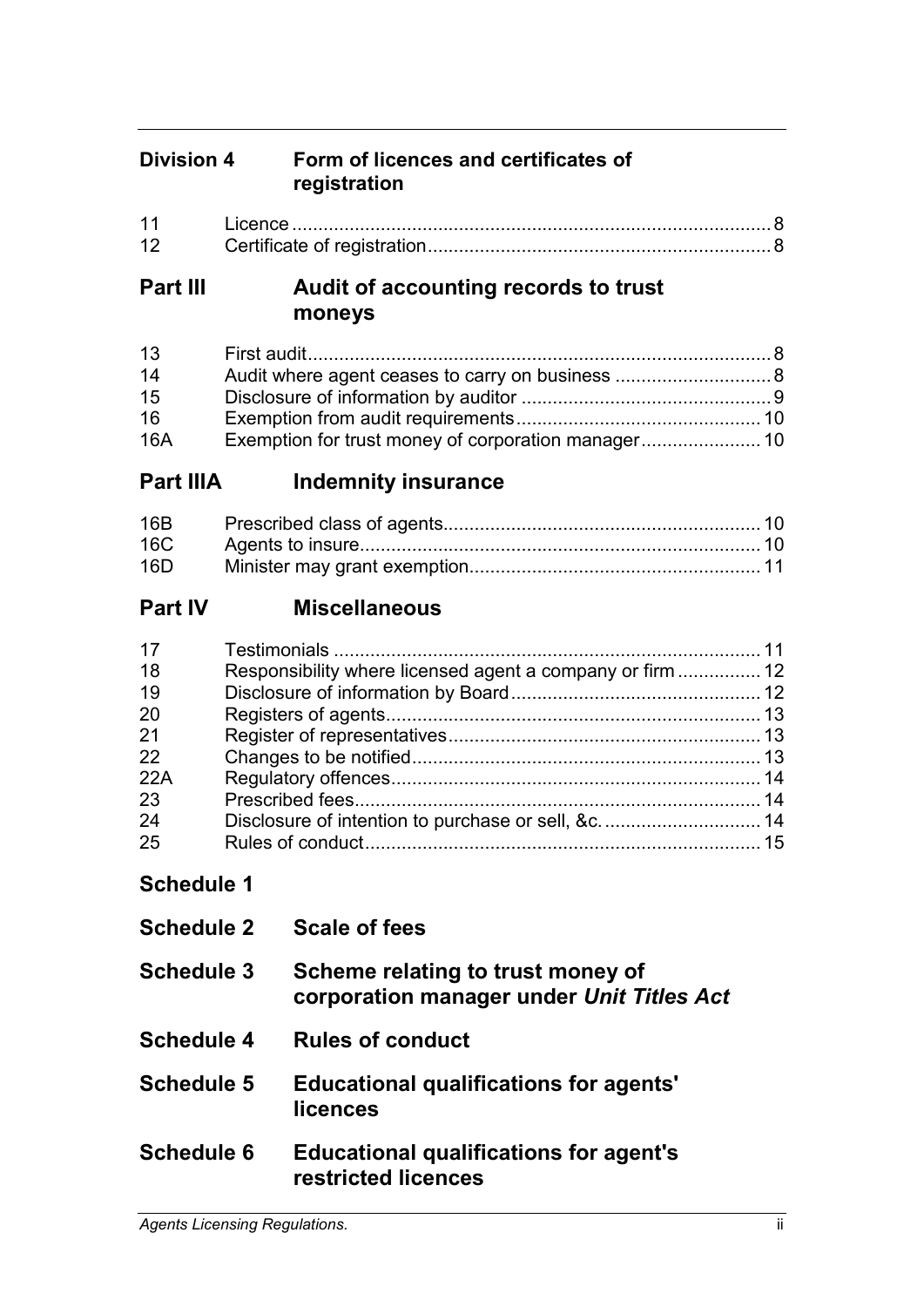## **Schedule 7 Educational qualifications – agent's representatives**

**ENDNOTES**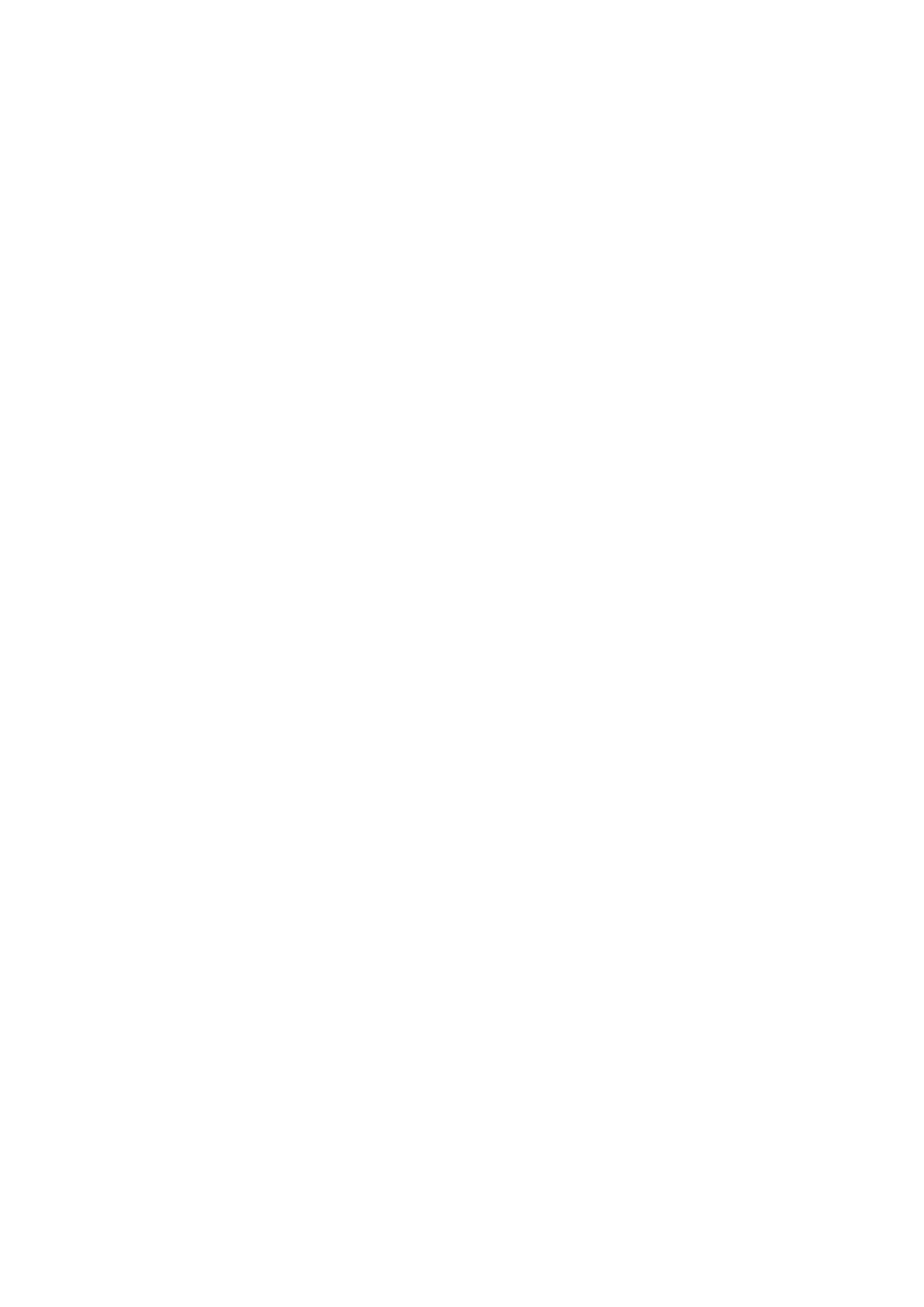## **NORTHERN TERRITORY OF AUSTRALIA**

As in force at 30 October 2002 \_\_\_\_\_\_\_\_\_\_\_\_\_\_\_\_\_\_\_\_

\_\_\_\_\_\_\_\_\_\_\_\_\_\_\_\_\_\_\_\_

## **AGENTS LICENSING REGULATIONS**

### **Regulations under the** *Agents Licensing Act*

## **Part I Preliminary**

#### **1 Citation**

These Regulations may be cited as the *Agents Licensing Regulations*.

#### **2 Commencement**

These Regulations shall come into operation on a date to be fixed by the Administrator by notice in the *Gazette*.

#### **3 Definitions**

In these Regulations, unless the contrary intention appears:

*licence* includes a provisional licence.

## **Part II Licensing and registration**

## **Division 1 Notice of intention to apply for registration as an agent's representative**

#### **5 Notice of intending agent's representative**

A person who intends to apply for registration as an agent's representative shall cause to be published in a newspaper or newspapers nominated by the Board a notice in a form approved by the Board.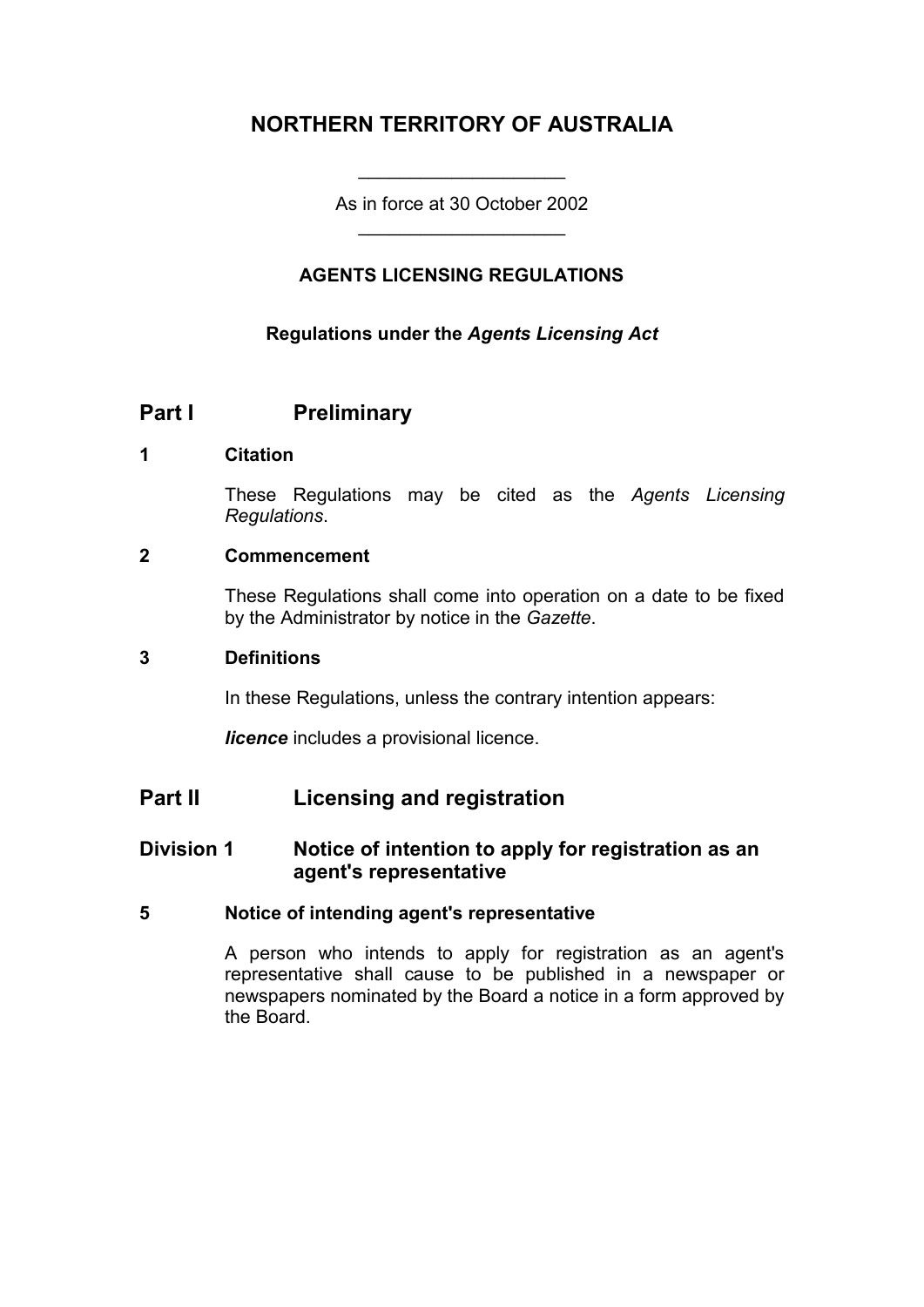## **Division 2 Application for a licence, renewal of a licence or registration as an agent's representative**

## **6 Application for licence**

An application for a licence to carry on business as a real estate agent or business agent, or both, or as a conveyancing agent must be accompanied by:

- (e) in the case of an application by a person, not being a company or firm – a testimonial in accordance with regulation 17;
- (f) in the case of an application by a company  $-$  a testimonial in accordance with regulation 17 in respect of each director of the company who is resident in the Territory and each person concerned in the management or control of the company who is resident in the Territory other than such a director or person who is a licensed agent or a registered agent's representative;
- $(g)$  in the case of an application by a firm a testimonial in accordance with regulation 17 in respect of each person by whom the firm is constituted and each person concerned in the management or control of the firm, other than such a person who is a licensed agent or a registered agent's representative; and
- (h) a statutory declaration made by the applicant, a director of the applicant company or a person by whom the applicant firm is constituted, as the case may be, verifying all statements contained in the application and in the documents, certificates or copies of documents or certificates that are required to accompany the application.

## **6A Certificate of eligibility**

- (1) For the purposes of section 22(3) of the Act, a certificate shall be in accordance with Form 2A in Schedule 1.
- (1A) For the purposes of section 22(2) of the Act, the prescribed period is 3 years.
	- (2) The certificate referred to in subregulation (1) shall be signed by a person specified in section 22(3) of the Act who has employed the applicant for a period not less than 3 years, or if the applicant has not been employed by one person for the period, the applicant shall provide a certificate from each person by whom the applicant was employed for an aggregate period of 3 years.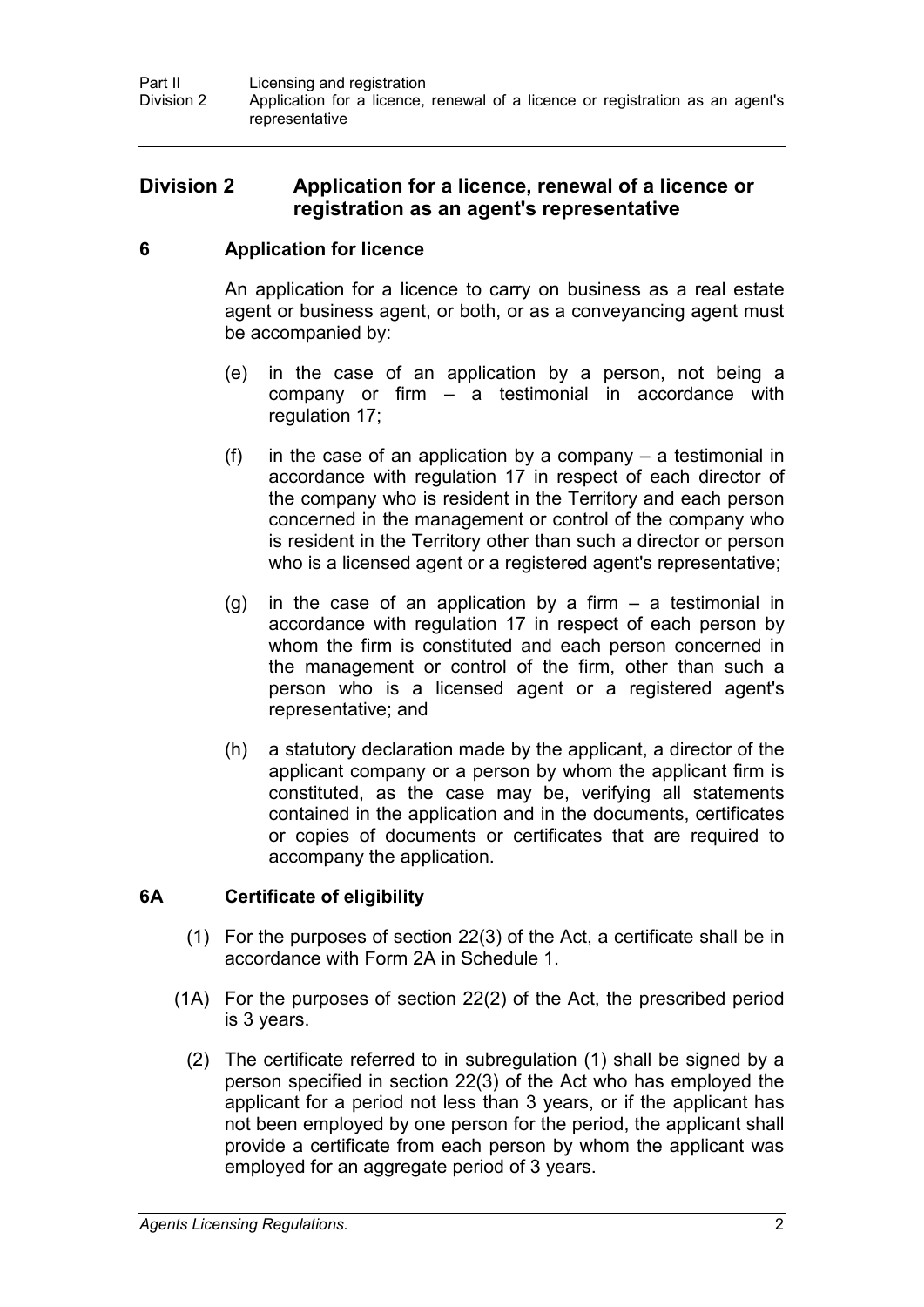(3) The person signing the certificate shall, in accordance with the form, indicate that the applicant is capable of performing the functions set out in the Schedule to the Act.

## **8 Application for registration**

- (1) An application for registration as an agent's representative is to be lodged with the Registrar not earlier than 7 days after, and not later than 14 days after, the applicant has:
	- (a) caused to be published a notice in accordance with regulation 5; and
	- (b) served on the Commissioner of Police notice of the fact that the applicant intends to apply for registration as an agent's representative and setting out the applicant's full name, the date and place of his or her birth, the applicant's present residential address and any other residential addresses at which he or she has resided during the 3 years immediately before the date on which the notice is given to the Commissioner of Police.
- (2) An application for registration as an agent's representative is to be accompanied by a testimonial in accordance with regulation 17 and a statutory declaration made by the applicant verifying all statements contained in the application and any document required to accompany the application.

## **Division 3 Educational qualifications**

#### **9 Prescribed educational qualifications for conveyancing agent, &c.**

- (1) For the purposes of section 22(1)(c) of the Act, the prescribed educational qualification for a licence to carry on business as:
	- (a) a real estate agent, is the completion of the units of study specified in Part 1 of Schedule 5; or
	- (b) a business agent, is the completion of the units of study specified in Part 2 of Schedule 5.
- (2) For the purposes of section 22(1)(c) of the Act, the prescribed educational qualification for a licence to carry on business as a conveyancing agent is a Certificate in Conveyancing as accredited by the Northern Territory Employment and Training Authority under section 55 of the *Northern Territory Employment and Training Authority Act* as in force immediately before the commencement of the *Northern Territory Employment and Training Authority Act 1999*.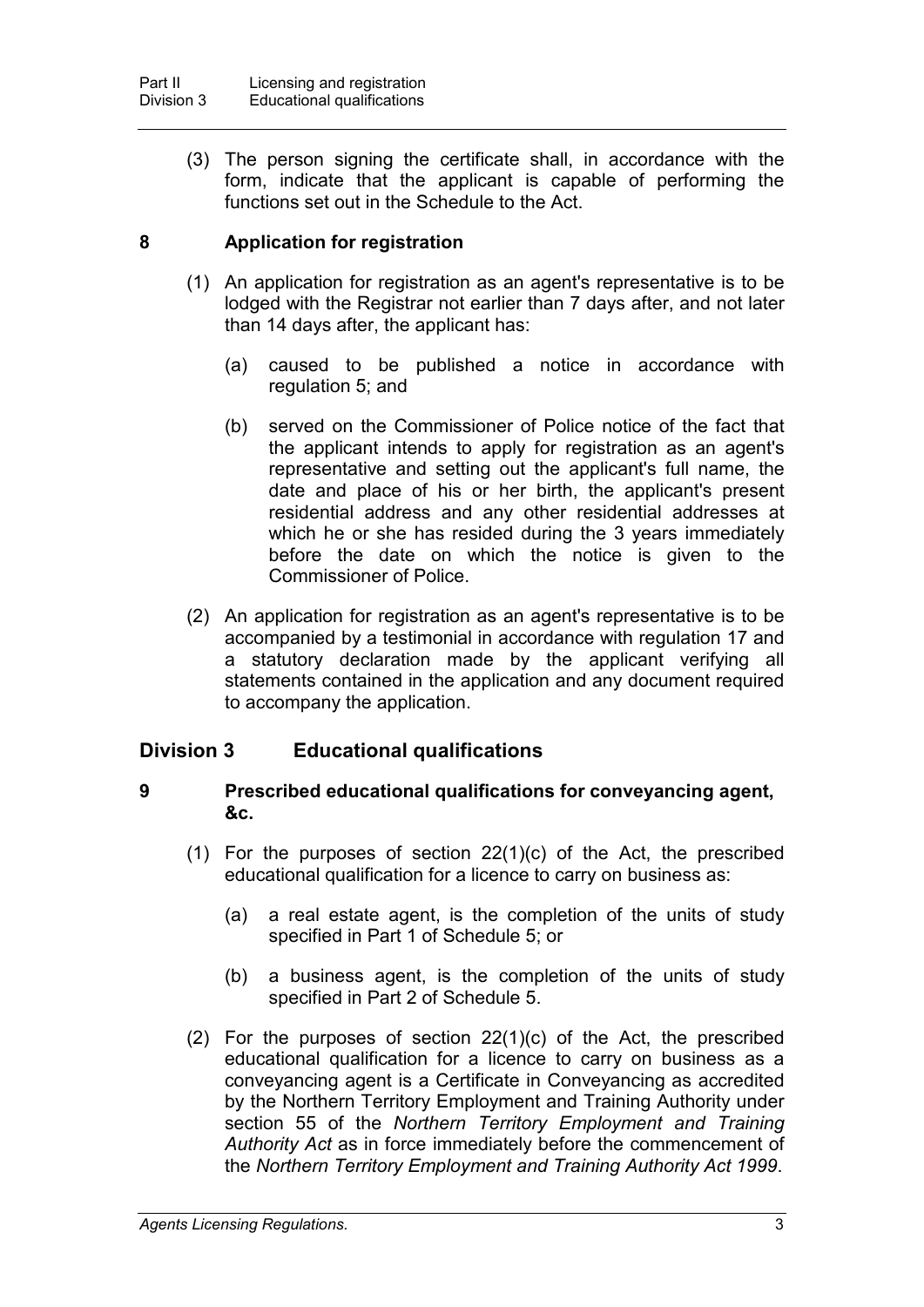#### **9A Exemption from certain educational qualifications for sales agents**

The Board may exempt under section 5A of the Act a person from section 22(1)(c) of the Act, insofar as the person is required under that section to hold the educational qualifications prescribed in regulation 9(1)(a), if:

- (a) it is satisfied that the person has completed the units of study specified in Part 1 of Schedule 6; and
- (b) it then authorises, under section 29 of the Act, the issue to the person of a restricted licence (a *Sales Agent's Restricted licence*) specifying:
	- (i) that the person may perform the functions of a real estate agent that are specified in section 5(2)(a) of the Act, other than:
		- (A) functions relating to the leasing or letting of land; or
		- (B) the functions of a corporation manager under the *Unit Titles Act*; and
	- (ii) the condition that the person not act as a branch manager except in relation to matters in respect of which he or she is permitted to perform functions under subparagraph (i).

#### **9B Exemption from certain educational qualifications for property management agents**

The Board may exempt under section 5A of the Act a person from section 22(1)(c) of the Act, insofar as the person is required under that section to hold the educational qualifications prescribed in regulation 9(1)(a), if:

- (a) it is satisfied that the person has completed the units of study specified in Part 2 of Schedule 6; and
- (b) it then authorises, under section 29 of the Act, the issue to the person of a restricted licence (a *Property Management Agent's Restricted licence*) specifying:
	- (i) that the person may perform the functions of a real estate agent that are specified in section 5(2)(a) of the Act, other than:
		- (A) functions relating to the sale, purchase or exchange of land; and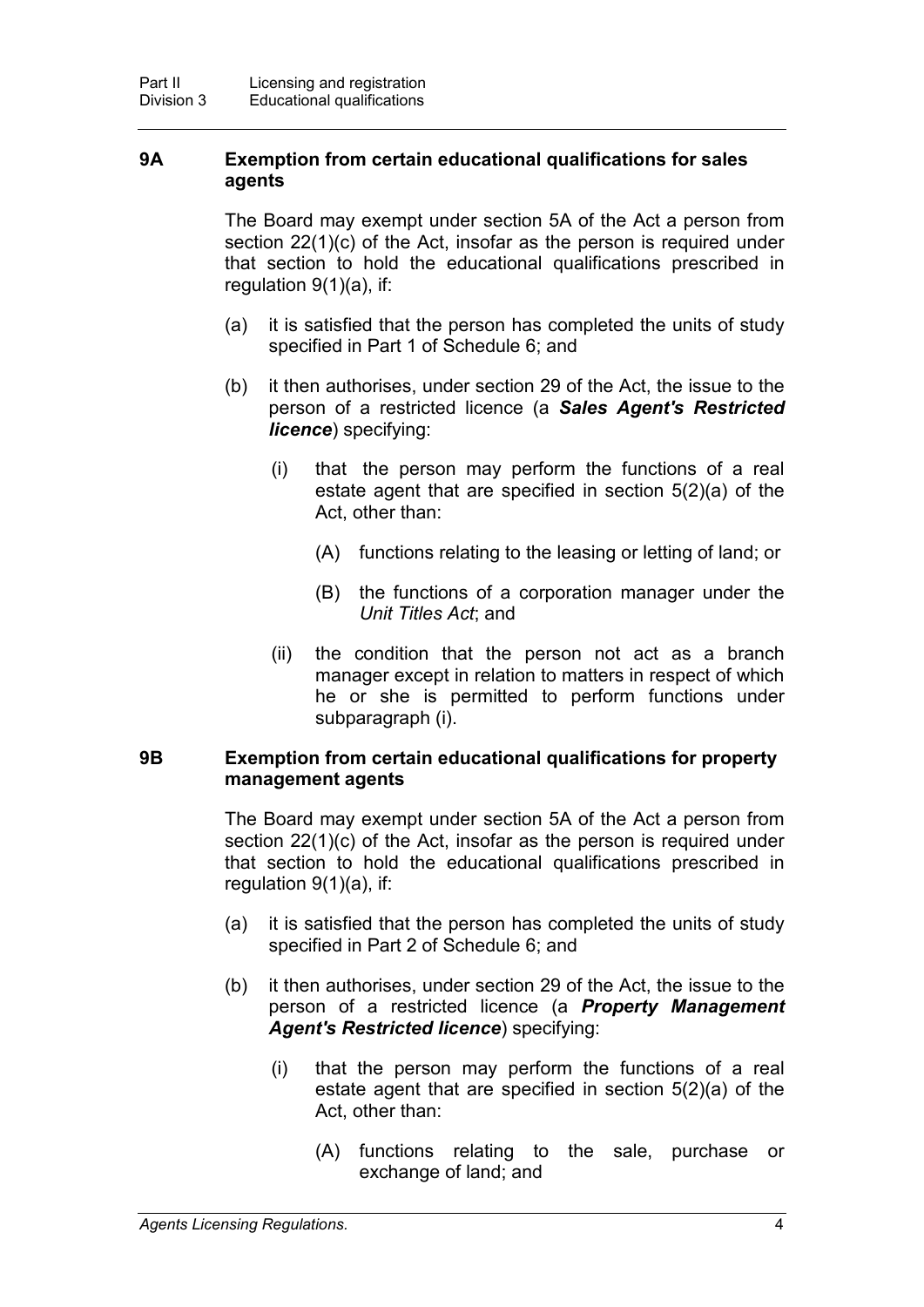- (B) the functions of a corporation manager under the *Unit Titles Act*; and
- (ii) the condition that the person must not act as a branch manager except in relation to matters in respect of which he or she is permitted to perform functions under subparagraph (i).

#### **9C Exemption from certain educational qualifications for corporation managers**

The Board may exempt under section 5A of the Act a person from compliance with section 22(1)(c) of the Act, insofar as the person is required under that section to hold the educational qualifications prescribed in regulation 9(1)(a), if:

- (a) it is satisfied that the person has completed the units of study specified in Part 3 of Schedule 6; and
- (b) it then authorises, under section 29 of the Act, the issue to the person of a restricted licence (a *Body Corporate Manager's Restricted licence*) specifying:
	- (i) that the person may only perform the functions of a corporation manager under the *Unit Titles Act*; and
	- (ii) the condition that the person must not act as a branch manager except in relation to matters in respect of which he or she is permitted to perform functions under subparagraph (i).

#### **10 Prescribed educational qualifications for representative**

For the purpose of section 39(1)(c) of the Act, the prescribed educational qualification for registration as an agent's representative is completion of the units of study specified in Part 1 of Schedule 7.

#### **10AA Exemption from qualifications where restricted registration as sales representative**

The Board may exempt under section 5A of the Act a person from compliance with section 39(1)(c) of the Act, insofar as the person is required under that section to hold the educational qualifications prescribed in regulation 10, if:

(a) it is satisfied that the person has completed the units of study specified in Part 2 of Schedule 7; and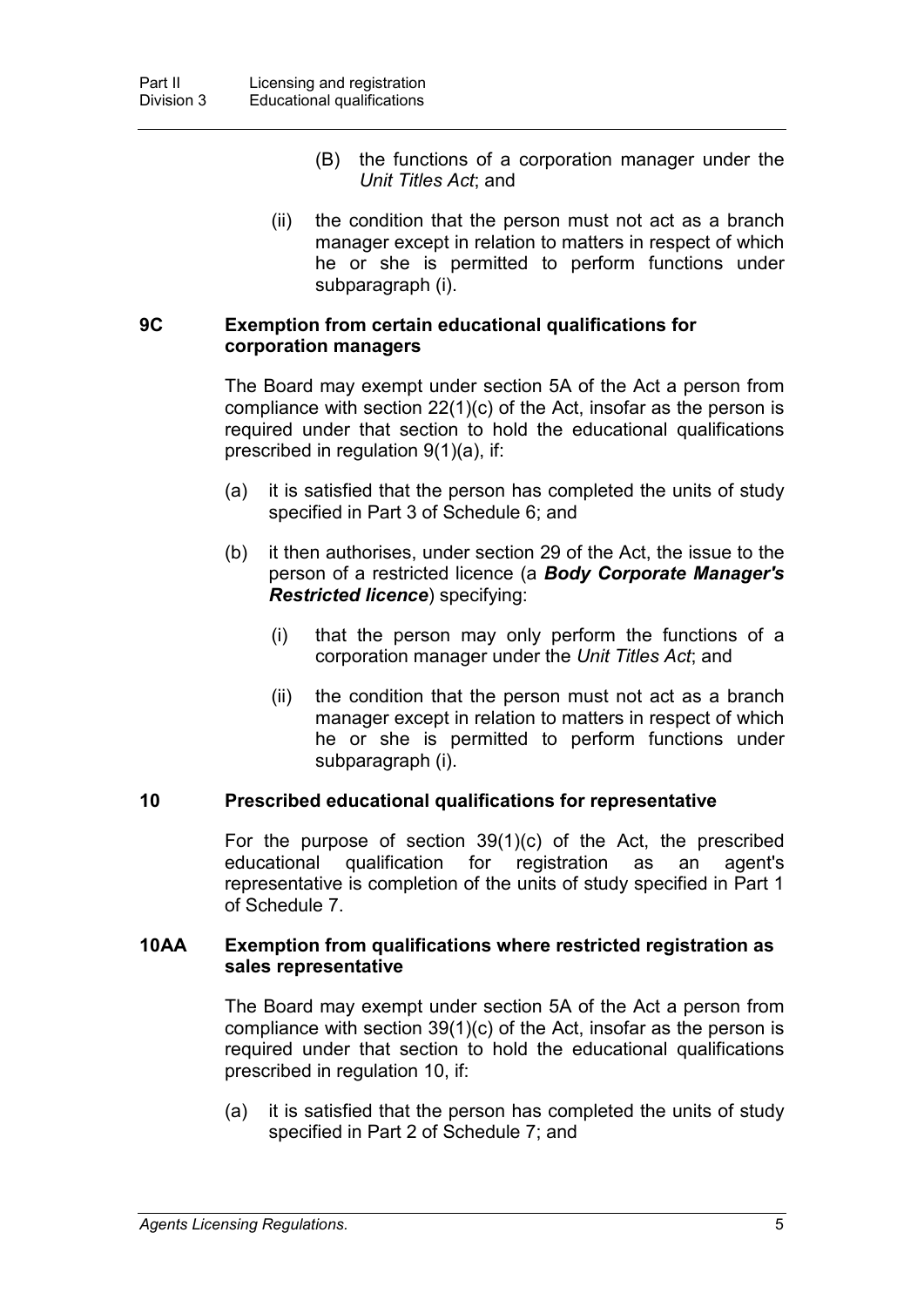- (b) it then directs the Registrar:
	- (i) to register the person as an Agent's Representative (Sales); and
	- (ii) to issue to the person a certificate of restricted registration (an *Agent's Representative (Sales) Restricted registration*) specifying that the person may perform the functions of an agent's representative by negotiating, or holding himself out as being prepared to negotiate, a transaction of a description specified in section 5(2)(a) of the Act, other than a transaction relating to:
		- (A) the leasing or letting of land; or
		- (B) the functions of a corporation manager under the *Unit Titles Act*.

#### **10AB Exemption from qualifications where restricted registration as property management representative**

The Board may exempt under section 5A of the Act a person from compliance with section 39(1)(c) of the Act, insofar as the person is required under that section to hold the educational qualifications prescribed in regulation 10, if:

- (a) it is satisfied that the person has completed the units of study specified in Part 3 of Schedule 7; and
- (b) it then directs the Registrar:
	- (i) to register the person as an Agent's Representative (Property Management); and
	- (ii) to issue to the person a certificate of restricted registration (an *Agent's Representative (Property Management) Restricted registration*) specifying that the person may carry out the business of an agent's representative by negotiating, or holding himself out as being prepared to negotiate, a transaction of a description referred to in section 5(2)(a) of the Act, other than a transaction relating to:
		- (A) the sale, purchase or exchange of land;
		- (B) the sale of a business; or
		- (C) the management of a body corporate.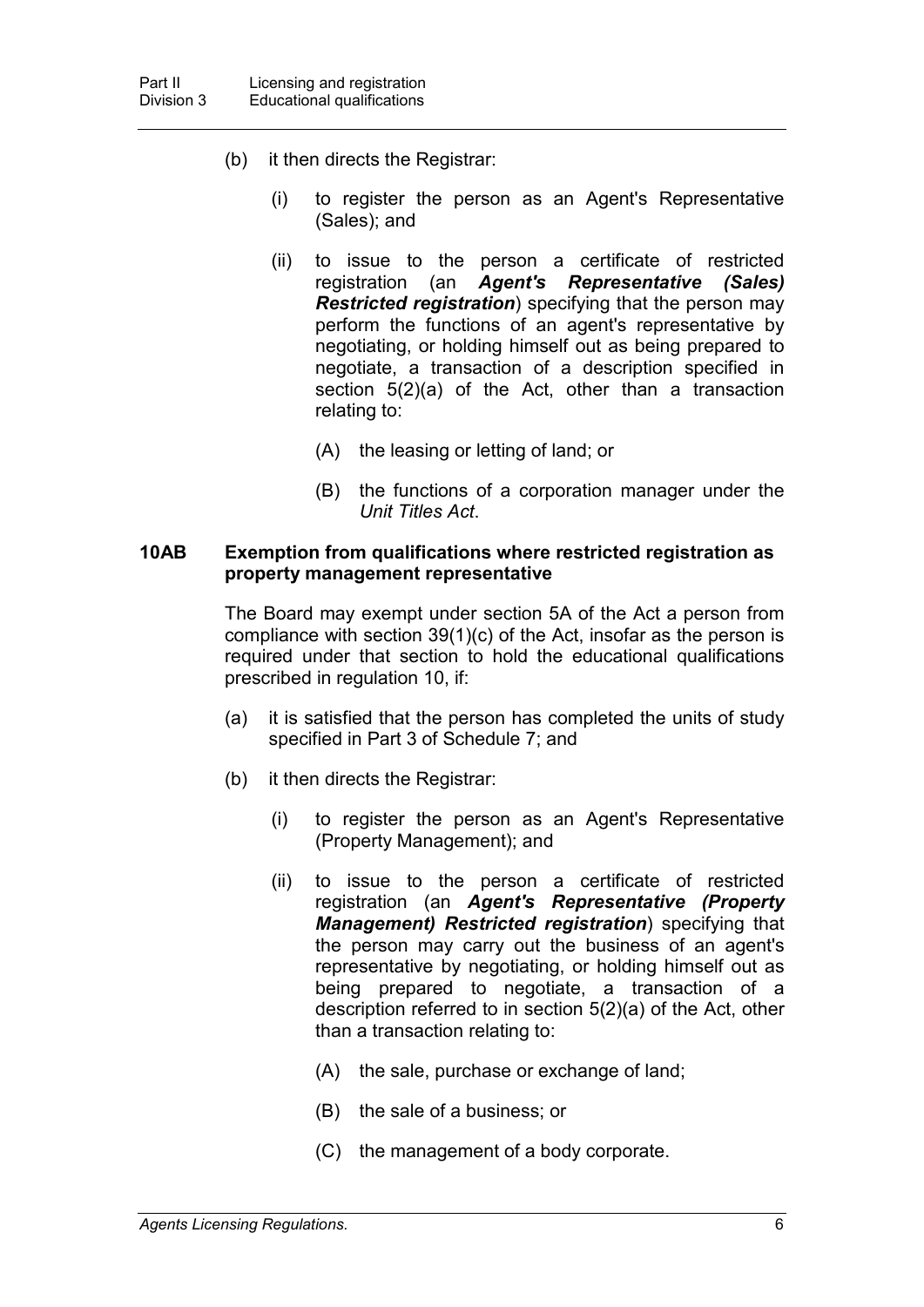## **10AC Recognition of prior learning**

In these Regulations, a reference to a person having completed a unit of study includes a reference to a person who has been granted a credit in the unit of study in recognition of prior learning, in accordance with the National Framework of Recognition of Training, by an educational or training establishment approved by the Northern Territory Employment and Training Authority established under the *Northern Territory Employment and Training Authority Act*.

## **Division 3A Educational schemes**

### **10A Institute may expend money**

- (1) In this regulation *educational purposes* means purposes relating to laws applying to and in relation to licensed agents and their business and the practices and procedures of licensed agents in their business, but does not include a purpose which relates to the tactics or techniques of selling or advertising or which the Board declares not to be an educational purpose.
- (2) Subject to this regulation, the amount that Institute may expend on educational purposes under section 92(4) of the Act is \$150 000.
- (3) Every proposal of the Institute to expend money under this regulation shall be presented, together with a budget for the proposal, to the Board, whether as a separate proposal or as a program of proposals to be implemented during the financial year of the Fund to which the proposals relate.
- (4) The Institute may, in respect of proposals presented to the Board, either:
	- (a) pay the costs of implementation of a proposal or the proposals from its own resources and, on presentation to the Committee of completed accounts (together with, if the proposal relates to an educational course, details of the persons attending the course and an evaluation of the course by those persons) be reimbursed from the Fund by the Committee; or
	- (b) obtain an advance from the Fund by the Committee of the amount budgeted for in the proposal as presented to the Board under subregulation (3) and, after implementation of the proposal or proposals and presentation to the Committee of the materials mentioned in paragraph (a), make any necessary financial adjustments.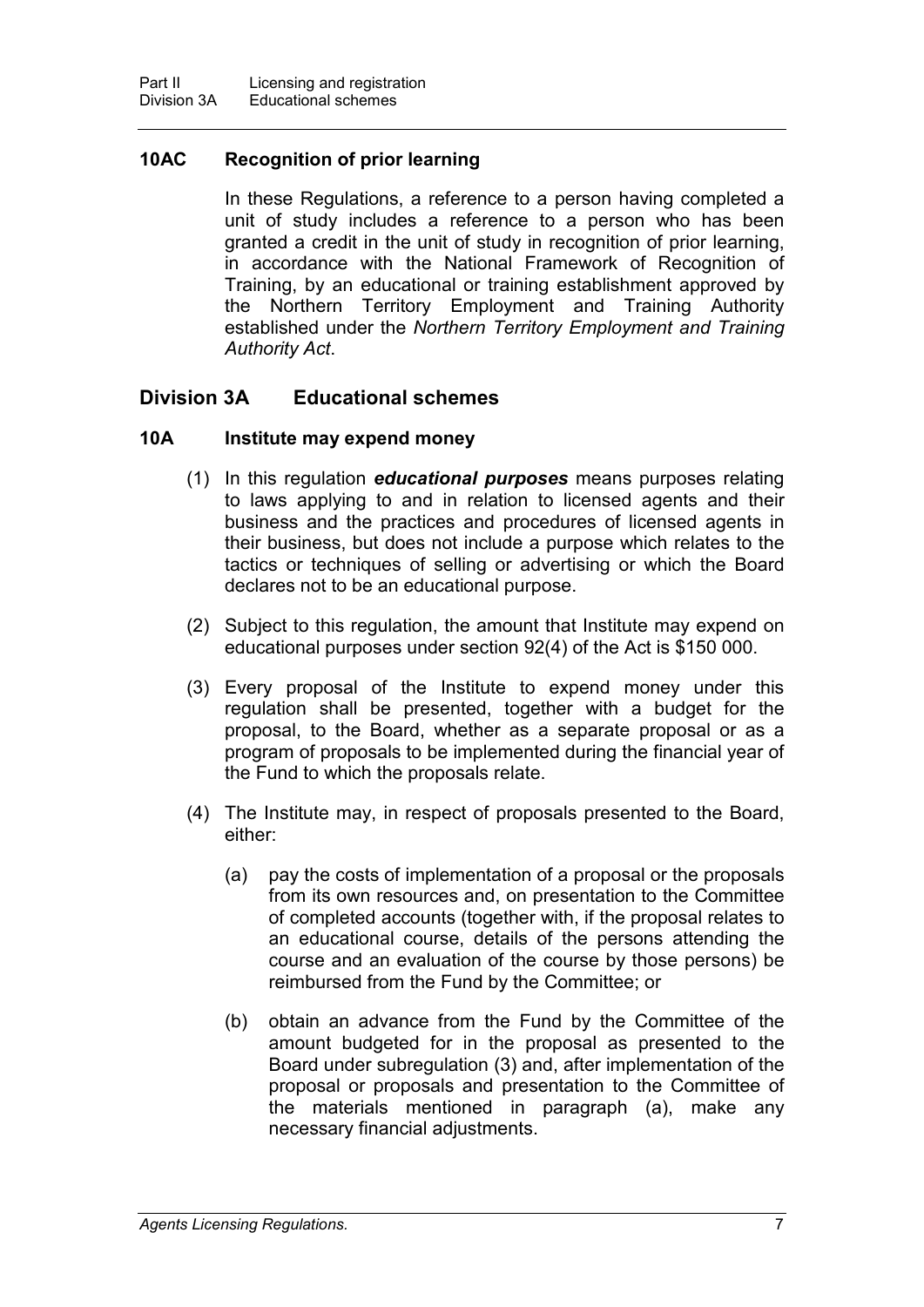## **Division 4 Form of licences and certificates of registration**

## **11 Licence**

A licence to carry on business as a real estate agent, business agent or conveyancing agent or a renewal of such a licence shall be in accordance with Form 8, 9 or 10 of Schedule 1, as the case requires.

## **12 Certificate of registration**

A certificate of registration as an agent's representative shall be in accordance with Form 12.

## **Part III Audit of accounting records to trust moneys**

## **13 First audit**

Subject to regulation 14, where a person commences to carry on business as a licensed agent during the 3 months immediately preceding 30 June in any year, unless the Board otherwise directs, a reference to the *prescribed period* in Division 3 of Part V of the Act shall, for the purposes of the first audit of the licensed agent's accounting records relating to trust moneys, be read as a reference to the period commencing on the date when the licensed agent commenced to carry on business as a licensed agent and ending on 30 June in the next following year.

## **14 Audit where agent ceases to carry on business**

- (1) Where a person ceases to carry on business as a licensed agent he shall, within 2 months after the date that he so ceases, cause to be audited his accounting records relating to trust moneys received and paid by him during the period commencing on the date to which those accounting records were last audited or, if they have not previously been audited, the date when the person commenced to carry on business as a licensed agent, and ending on the date when he ceased to carry on such business.
- (2) Where a person:
	- (a) who carries on business as a licensed agent; or
	- (b) who is required, pursuant to subregulation (1), to cause to be audited his accounting records relating to trust moneys but has not caused those accounting records to be audited,

dies, his personal representative shall, within 2 months after his death, cause to be audited that person's accounting records relating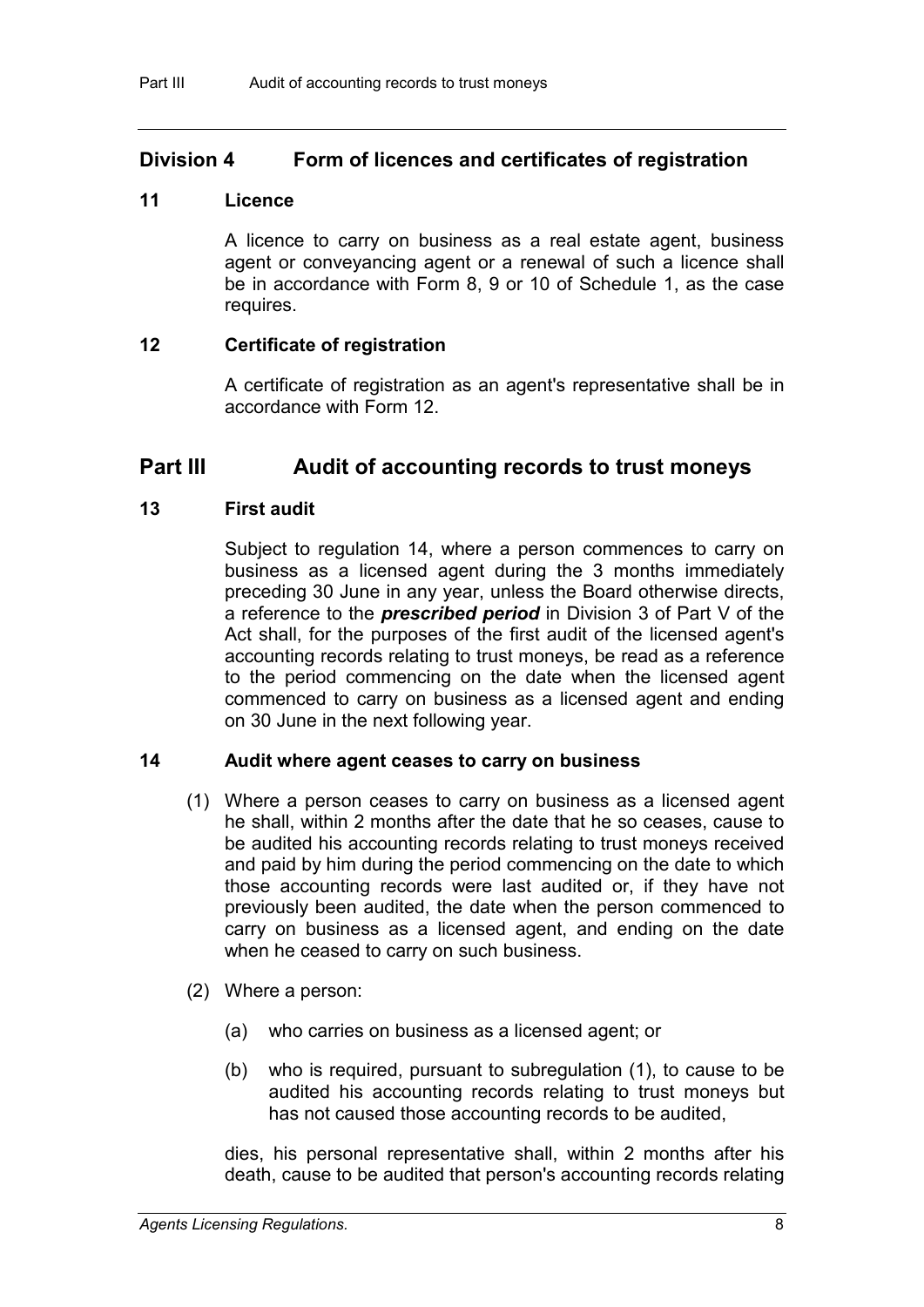to trust moneys received and paid by him during the period commencing on the date to which those accounting records were last audited or, if they have not previously been audited, the date on which he commenced to carry on business as a licensed agent, and ending on the date when he died or ceased to carry on business as a licensed agent.

- (3) The provisions of Division 3 of Part V of the Act, with such alterations or additions as the circumstances may require, apply to and in relation to an audit conducted in pursuance of this regulation.
- (4) This regulation does not apply to or in relation to a person who was a licensed agent and who:
	- (a) was a branch manager, employee or director of a company that is a licensed agent; or
	- (b) was a branch manager or employee of a firm that is a licensed agent or a person by whom a firm that is a licensed agent is constituted,

where the company or firm has continued to carry on business as a licensed agent after the person ceased to carry on business as a licensed agent or died.

#### **15 Disclosure of information by auditor**

(1) Subject to this regulation, an auditor shall not disclose or give to any other person any information obtained in conducting an audit in pursuance of the Act or these Regulations.

Penalty: \$100.

- (2) Subregulation (1) does not apply to or in relation to any information disclosed:
	- (a) by means of any report made pursuant to the Act or these Regulations;
	- (b) in or for the purpose of any legal proceedings arising out of such a report or instituted in connection with a trust account of the licensed agent to whom the information relates;
	- (c) to the Board or a member of the Board; or
	- (d) with the consent of the person to whom the information relates.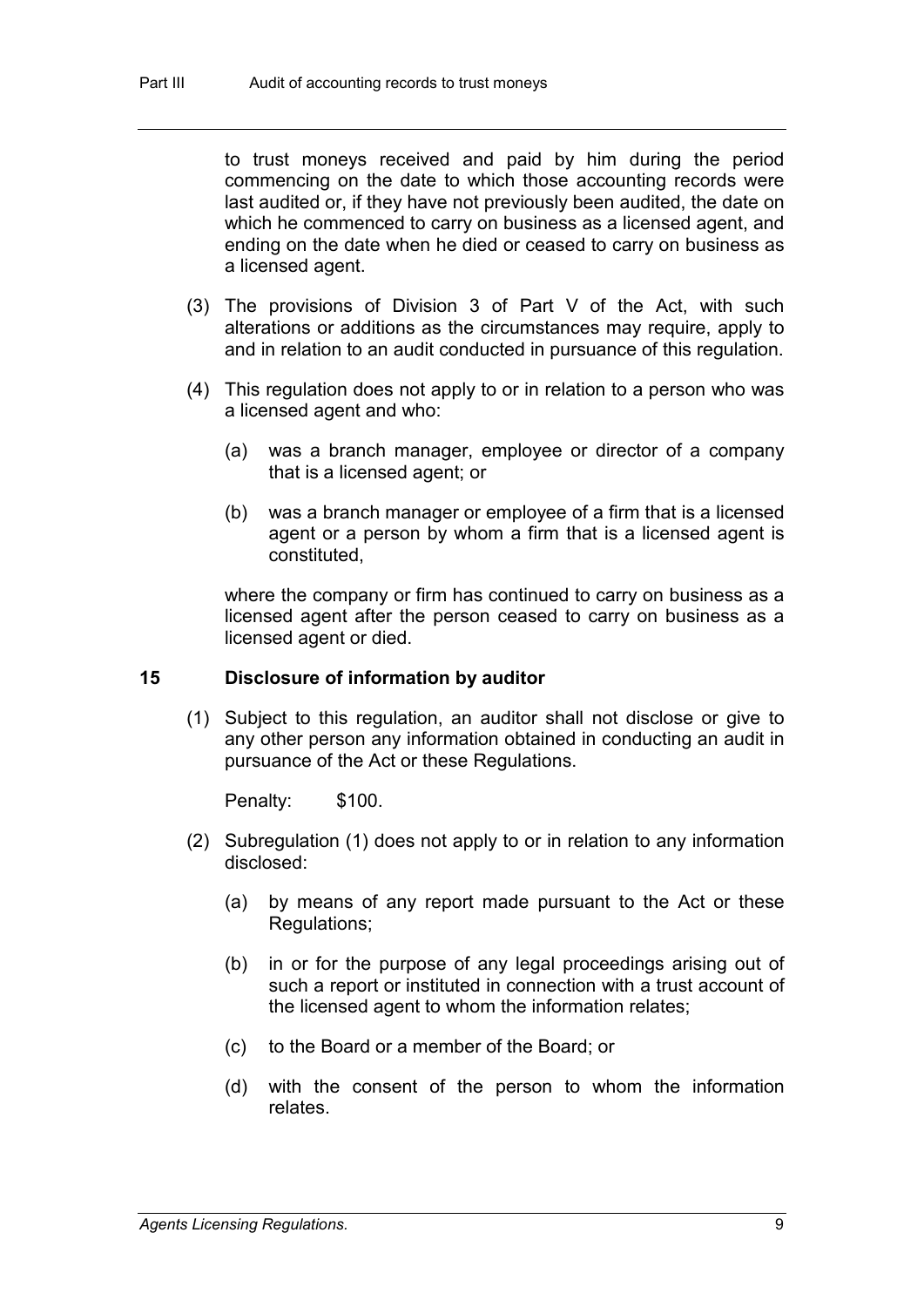#### **16 Exemption from audit requirements**

- (1) Where, during any period in respect of which a licensed agent is required by a provision of the Act or these Regulations to cause to be audited his accounting records relating to trust moneys received and paid by him during that period, that provision does not apply to the licensed agent if he did not, at any time during the period, receive or hold any trust moneys and the licensed agent, within 2 months after the end of that period makes and delivers to the Board a statutory declaration to that effect.
- (2) For the purposes of subregulation (1), *licensed agent* includes the personal representative of a licensed agent.

#### **16A Exemption for trust money of corporation manager**

For the purposes of the exemption afforded by section 5B of the Act, the scheme set out in Schedule 3 is a prescribed scheme.

## **Part IIIA Indemnity insurance**

#### **16B Prescribed class of agents**

For the purposes of Part XIIA of the Act, the prescribed class of agents and former agents is all agents carrying on business as such other than as an employee.

#### **16C Agents to insure**

(1) Within 1 month after being advised by the Institute or, as the case may be, the Registrar that an arrangement under section 108B(1) of the Act has been made with an authorized insurer for the provision of indemnity insurance, an agent who is a member of the class prescribed by regulation 16B shall take out and maintain with the appropriate authorized insurer indemnity insurance in the sum of \$500,000 or any maximum sum agreed under the arrangement, whichever is the less.

Penalty: \$5,000.

(2) Where an agent who is a member of the class prescribed by regulation 16B commences business as such after an arrangement under section 108B(1) of the Act has been made with an authorized insurer, the agent shall, within 1 month after commencing business, take out and maintain with the appropriate authorized insurer indemnity insurance in the sum of \$500,000 or any maximum sum agreed under the arrangement, whichever is the less.

Penalty: \$5,000.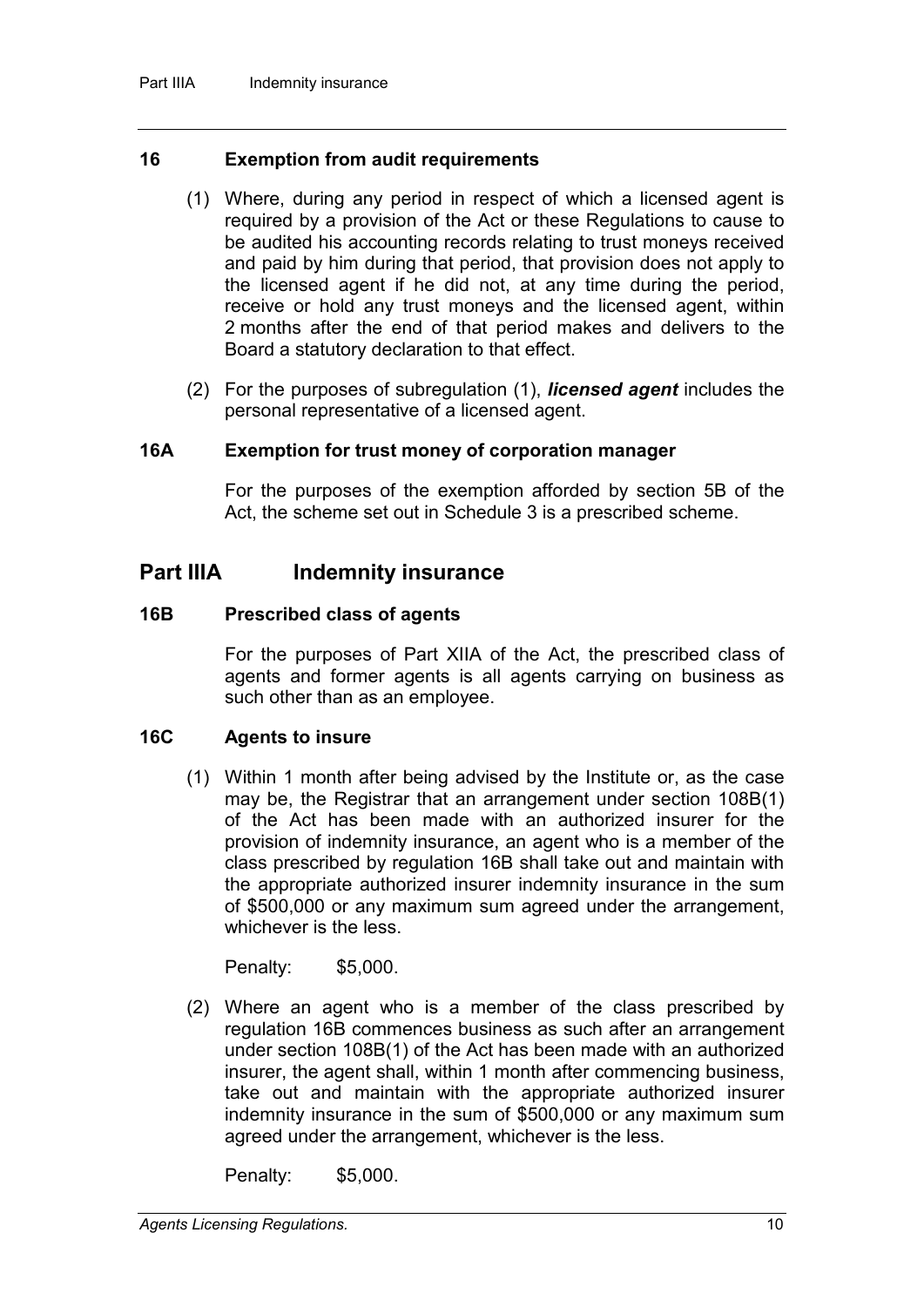(4) Every agent to which this regulation applies shall, before 1 July next following in each year indemnity insurance is taken out or maintained furnish evidence to the Institute or, as the case may be, Registrar, that this regulation has been complied with.

Penalty: \$1,000.

#### **16D Minister may grant exemption**

The Minister may:

- (a) exempt from compliance with this Part an agent or person who is a member of a specified class of agents;
- (b) grant an exemption referred to in paragraph (a) indefinitely or for a specified period or subject to any other conditions determined by the Minister; and
- (c) revoke an exemption or vary any conditions referred to in paragraph (b).

## **Part IV Miscellaneous**

#### **17 Testimonials**

- (1) For the purposes of these Regulations, a testimonial is to be in the form approved by the Board and shall be signed by a person:
	- (a) who has known the person to whom the testimonial relates for a period of not less than 12 months; and
	- (b) who is not a relation of that second-mentioned person; and
	- (c) who is:
		- (i) a person authorized by the *Oaths Act* to administer an oath for any purpose;
		- (ii) a Justice of the Peace;
		- (iii) a commissioner for declarations appointed by the Attorney-General of the Commonwealth under the *Statutory Declaration Act 1959* of the Commonwealth;
		- (iv) a barrister or solicitor;
		- (v) a member of the Northern Territory Police Force;
		- (vi) a bank manager;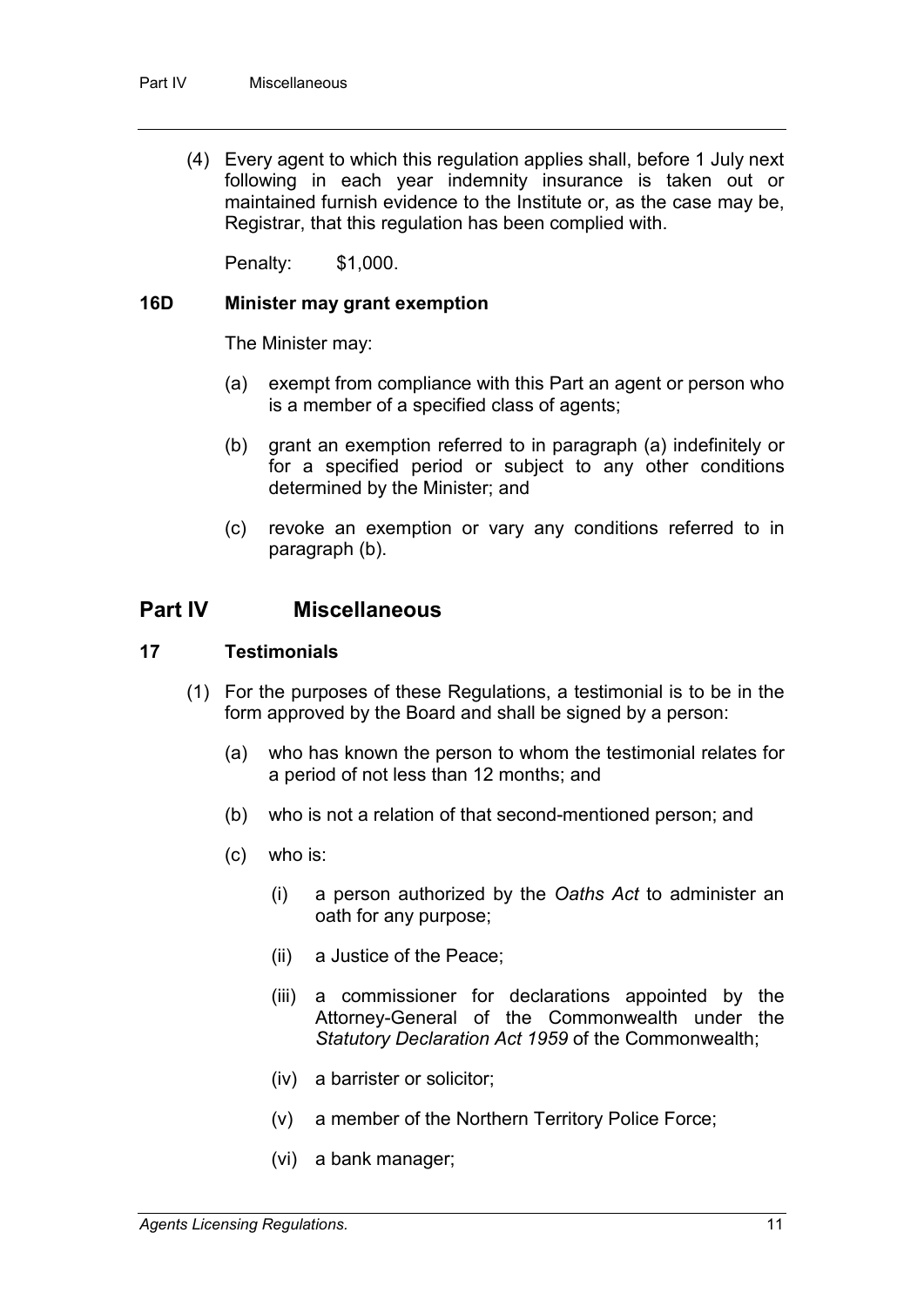- (vii) a judge;
- (viii) a magistrate;
- (ix) a notary public;
- (x) a clerk of the court appointed under the *Local Courts Act*; or
- (xi) a commissioner for taking affidavits in the Supreme Court of a State or Territory.
- (2) For the purposes of subregulation (1), *relation* means:
	- (a) the parent, grandparent, brother, sister, uncle, aunt, nephew, niece or adopted child of that person or of his or her spouse; or
	- (b) the spouse or de facto spouse of that person or of any other person specified in paragraph (a).

#### **18 Responsibility where licensed agent a company or firm**

A provision of Part V or XII of the Act or these Regulations that requires a licensed agent to do, or to refrain from doing, an act or to carry out an obligation shall, in the case of a licensed agent which is a company or firm, be read as imposing jointly and severally on:

- (a) in the case of a company which is a licensed agent  $-$  a licensed agent who is a branch manager, employee or director of the company; or
- (b) in the case of a firm which is a licensed agent a licensed agent who is a branch manager or employee of the firm or a person, being a licensed agent, by whom the firm is constituted,

a like requirement to do, or to refrain from doing, the act or to carry out the obligation, as the case may be, in relation to the business of the licensed agent.

#### **19 Disclosure of information by Board**

- (1) On request by any person, the Board, if it is satisfied that:
	- (a) the person has a sufficient interest in any moneys or securities; and
	- (b) the moneys or securities are held or ought to be held or have been received by an agent,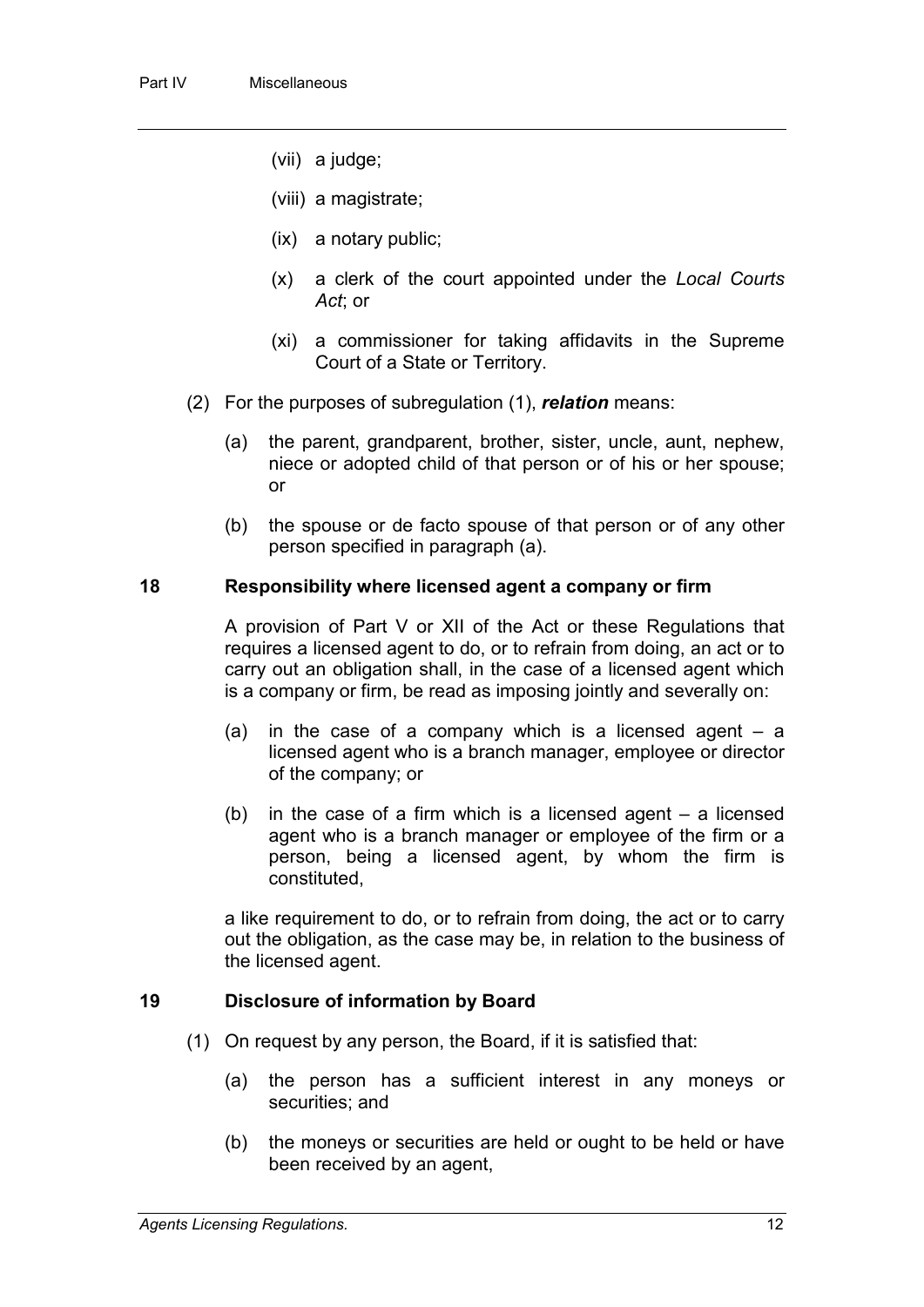may disclose to the person such portion of any report of an auditor, or any statutory declaration, statement or other document delivered to the Board or the Registrar under the Act or these Regulations or in the course of doing anything under the Act or these Regulations as affects or may affect the person.

(2) The Board may, if it thinks fit, permit an auditor engaged by a licensed agent to inspect and make copies of statutory declarations, statements or other documents delivered to the Board or the Registrar under the Act or these Regulations or in the course of doing anything under the Act or these Regulations.

### **20 Registers of agents**

The Registrar shall record in the Register of Licensed Real Estate Agents, Register of Licensed Business Agents or the Register of Licensed Conveyancing Agents, as the case requires:

- (a) the residential address of each licensed agent;
- (b) the date upon which the licence of each licensed agent is, or is deemed to have been, granted or renewed; and
- (c) in the case of a licensed agent which is a company or firm the name of each branch manager of the company or firm.

#### **21 Register of representatives**

The Registrar shall record in the Register of Agents' Representatives:

- (a) the residential address of each agent's representative who is entitled to be registered;
- (b) the date upon which the certificate of registration of each agent's representative is issued; and
- (c) the name and address of the registered office or principal office, as the case may be, of the licensed agent by whom an agent's representative is employed.

#### **22 Changes to be notified**

- (1) A licensed agent shall, in writing, within 14 days after:
	- (a) commencing to carry on business as a licensed agent under a name registered under the *Business Names Act*;
	- (b) changing the name under which he carries on business as a licensed agent;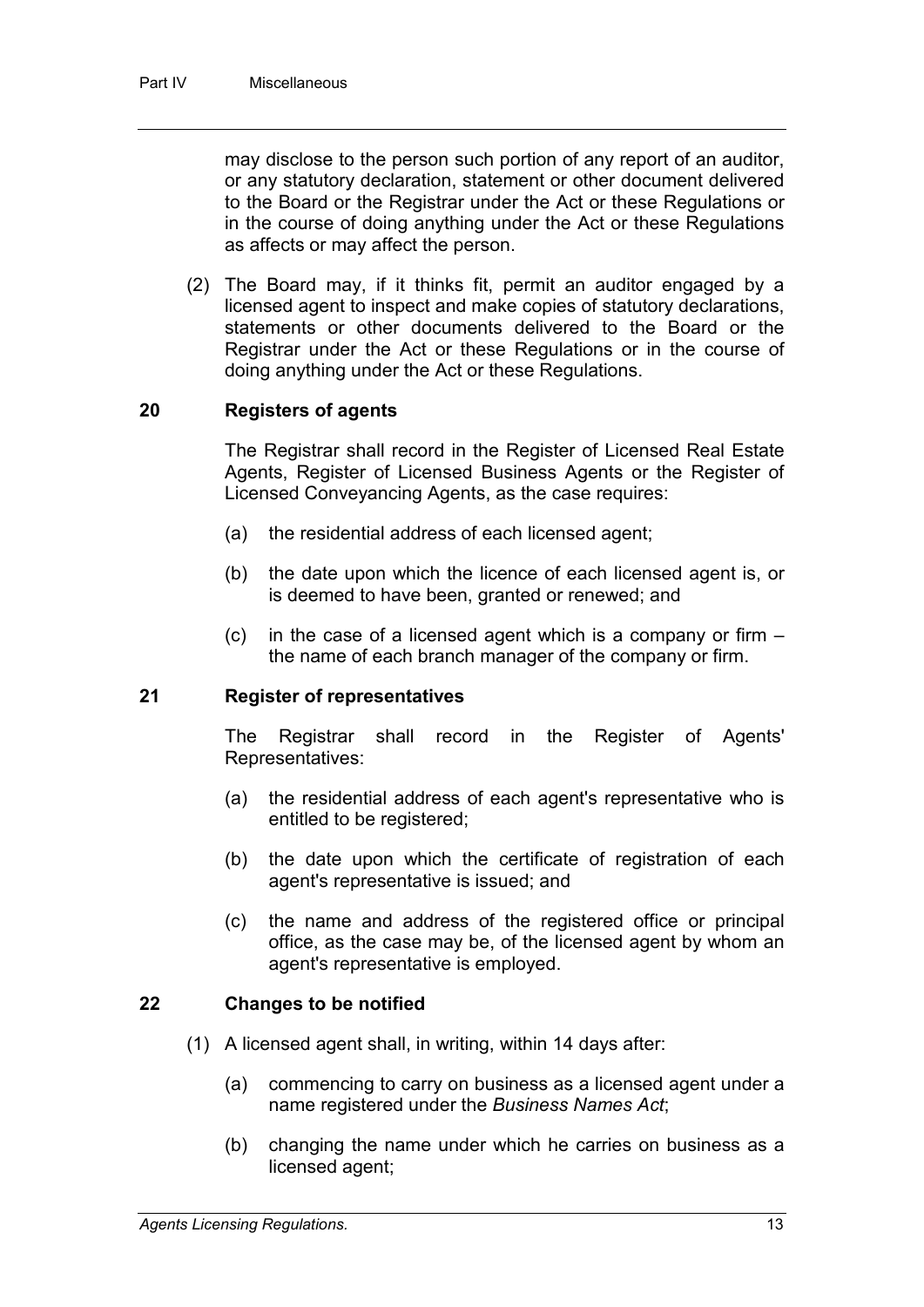- (c) changing his residential address; or
- (d) entering into or dissolving a partnership in the business of a licensed agent,

notify the Registrar accordingly.

- (2) A registered agent's representative shall, in writing, within 14 days after changing his residential address notify the Registrar accordingly.
- (3) A licensed agent which is a company shall, unless exempted in writing to such extent and upon such conditions as the Board thinks fit, in writing, within 14 days after a change in the directors, general manager or other principal officer or shareholders of the company, notify the Registrar of particulars of the change.

Penalty: \$100.

#### **22A Regulatory offences**

An offence of contravening or failing to comply with regulation 15, 16C or 22 is a regulatory offence.

#### **23 Prescribed fees**

The fees set out in Schedule 2 are prescribed fees for the purposes of the Act.

#### **24 Disclosure of intention to purchase or sell, &c.**

- (1) A disclosure pursuant to section 121B of the Act shall be in accordance with Form 13 or 14.
- (2) A disclosure referred to in subregulation (1) shall:
	- (a) be made to each person who is purchasing or selling the land or business; and
	- (b) be made at the same time as, or immediately after, the agreement to purchase and sell the land or business is made.
- (3) A person to whom a disclosure is made shall, before the expiry of a 7 day cooling off period commencing on the day on which disclosure is made:
	- (a) elect to affirm the agreement for the sale and purchase of the land or business; or
	- (b) elect to avoid the agreement.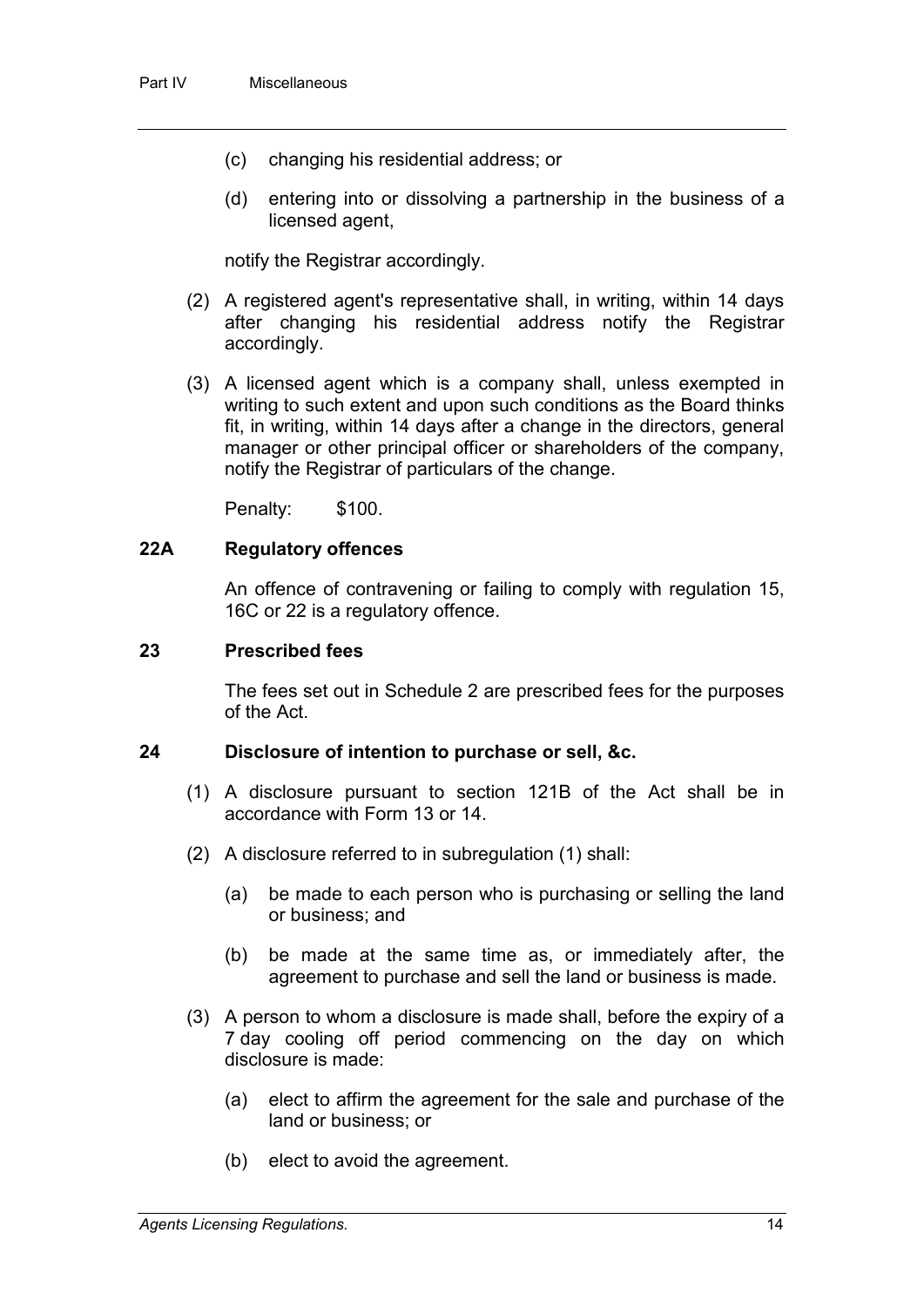(4) Where a person to whom disclosure is made elects to avoid the agreement for sale and purchase of the land or business, then where the person is the vendor, the person shall repay to the licensed agent, registered agent's representative or employee the amount of money he received in relation to the agreement less an amount representing any cost or expenses incurred by him in relation to the agreement, but where the amount of money received does not cover the costs or expenses, the licensed agent, agent's representatives or employee shall pay to the person the balance of the costs and expenses.

### **25 Rules of conduct**

- (1) For the purposes of sections 65(n) and 127(j) of the Act, the general rules of conduct applicable to all agents are set out in Part 1 of Schedule 4 and additional rules for conveyancing agents are set out in Part 2 of that Schedule.
- (2) The Rules of Conduct set out in Schedule 4 are in addition to the rules of conduct set out in section 65 of the Act.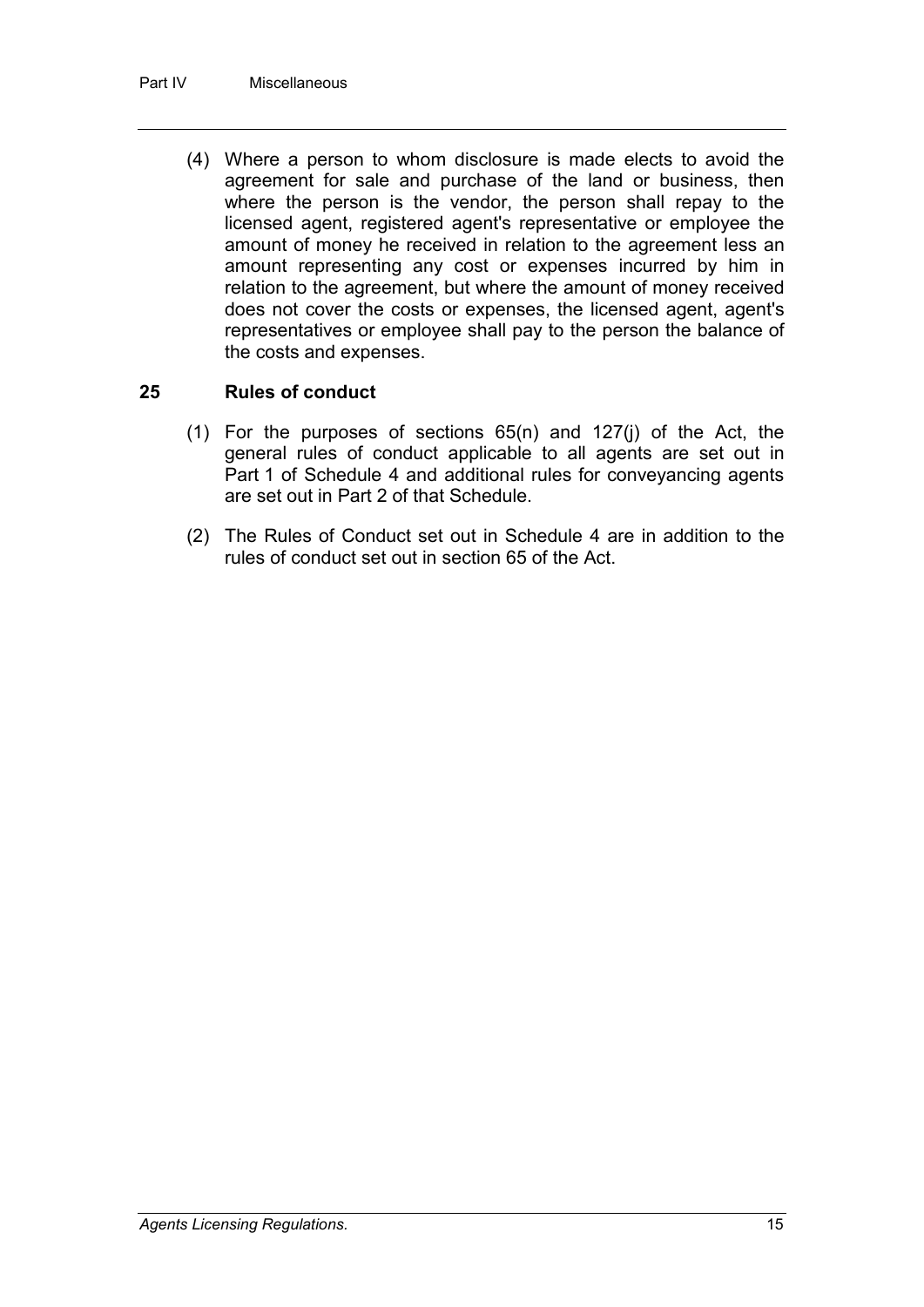## **Schedule 1**

## FORM 2A

regulation 6(A)

## NORTHERN TERRITORY OF AUSTRALIA

## *Agents Licensing Act*

section 22(3)

### CERTIFICATE OF QUALIFICATIONS OR EXPERIENCE

1. I, (*full name*) of (*address*)

being, in accordance with the corresponding paragraphs of section 22(2) of the Act (*indicate authority for providing certificate*):

- (a) authorised to act as a legal practitioner;
- (b) a conveyancing agent;
- (c) a land broker under law of South Australia;
- (d) a settlement agent under the law of Western Australia; or
- (e) a prescribed person,

certify that (*name of applicant*) of (*address of applicant*) was employed by me or was under my control and direction during the period (*specify period of applicant's employment*), and during that time was capable, to my knowledge, of performing the functions specified in the Schedule to the Act in the following manner (*briefly indicate applicant's experience and ability in relation to each of the following that are relevant*):

- (a) searching land titles including caveats;
- (b) searching at Government offices and local government offices, obtaining certificates of plants or other matters relating to the transaction involved;
- (c) preparation and execution of contracts of sale;
- (d) attendance at settlements;
- (e) lodging and uplifting documents;
- (f) completing powers of attorney;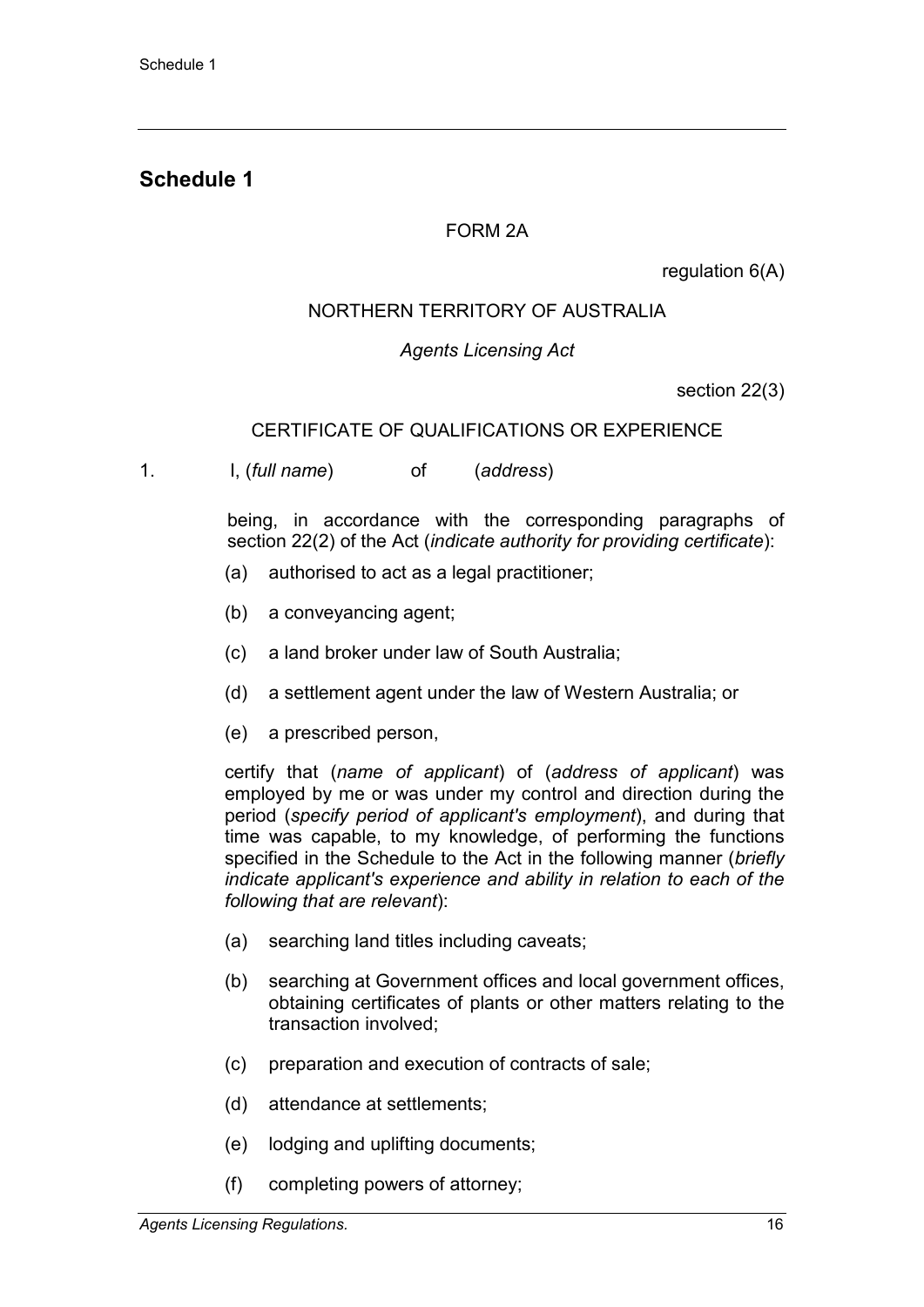- (g) drawing and arranging execution of documents;
- (h) making progress reports.

Dated 199 .

Signature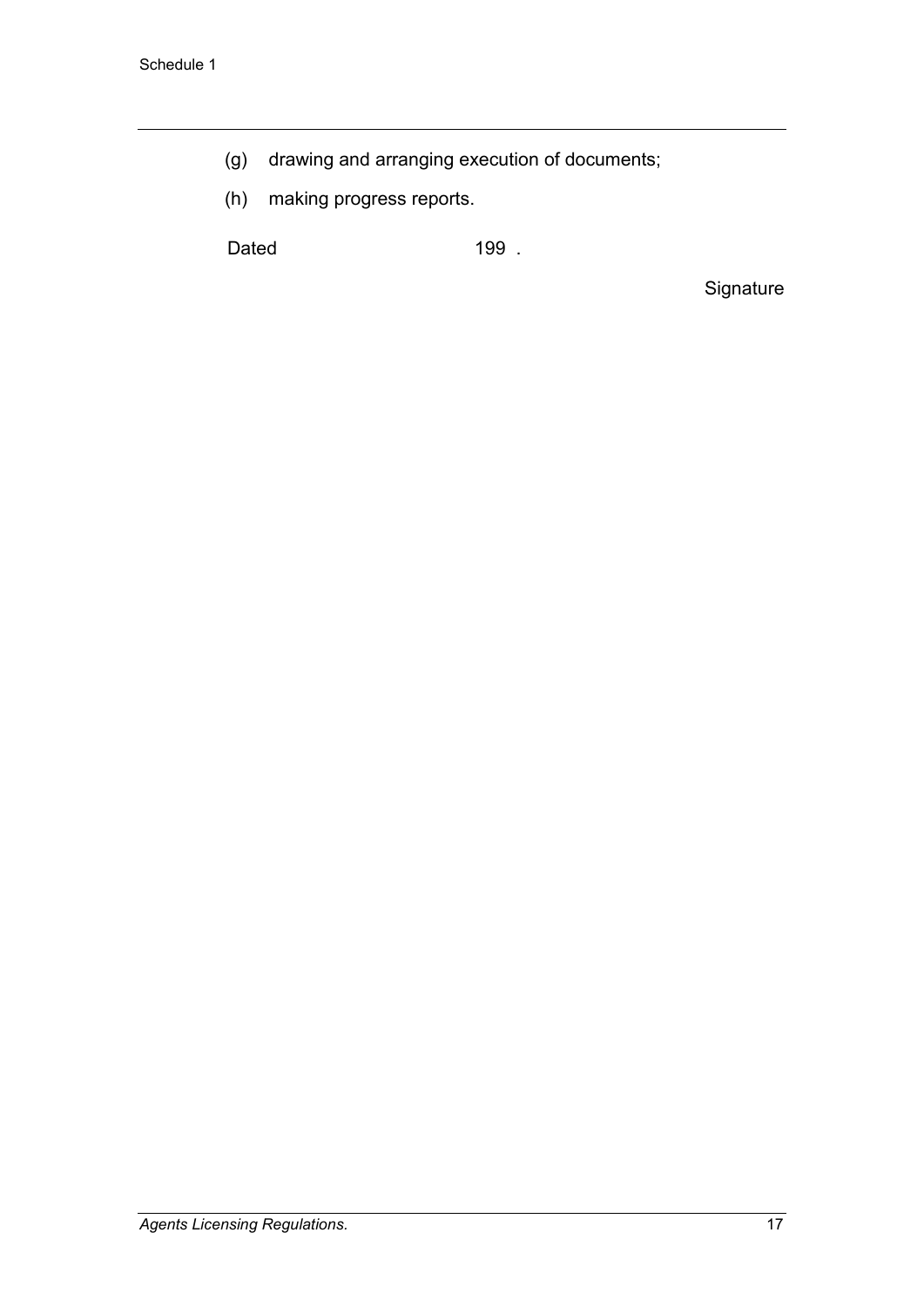regulation 11

### NORTHERN TERRITORY OF AUSTRALIA

#### *Agents Licensing Act*

#### PROVISIONAL LICENCE OF REAL ESTATE AGENT, BUSINESS AGENT OR CONVEYANCING AGENT

The Agents Licensing Board of the Northern Territory hereby certifies that ............................................. of ...................................................... carrying on business at ................................................................... and having undertaken to obtain ........................................... ...............................................................................................................

(description of prescribed educational qualifications)

on or before the ........... day of ..........., 19.... is the holder of PROVISIONAL LICENCE, NUMBER ............ to carry on business as a REAL ESTATE, BUSINESS AGENT OR CONVEYANCING AGENT in accordance with the provisions of the *Agents Licensing Act*.

Unless sooner revoked or suspended, this provisional licence continues in force until the ................... day of ..................., 19....

Dated this ................ day of ................, 19...

........................... For and on behalf of the Agents Licensing Board of the Northern Territory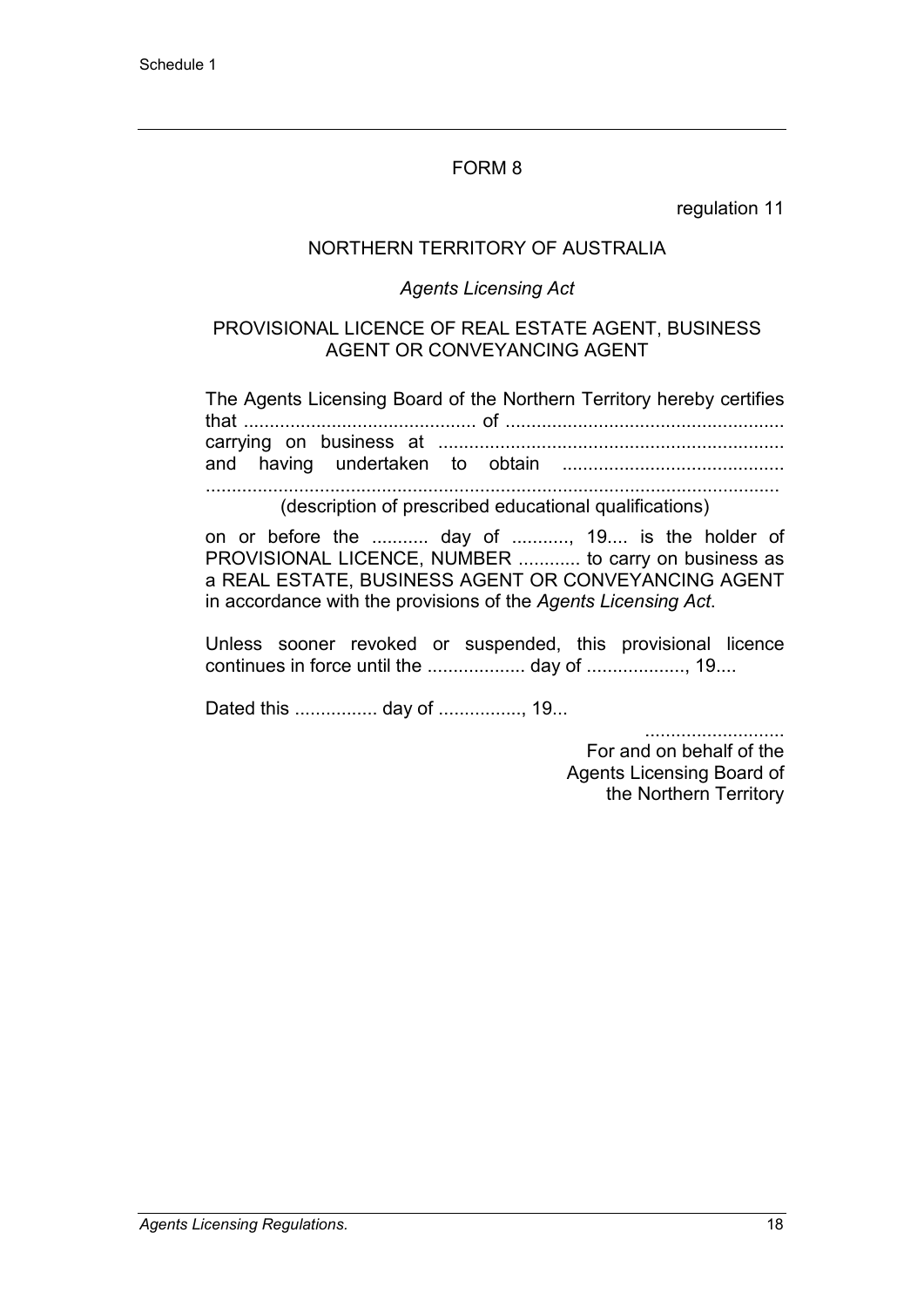regulation 11

## NORTHERN TERRITORY OF AUSTRALIA

### *Agents Licensing Act*

#### LICENCE OF REAL ESTATE AGENT, BUSINESS AGENT OR CONVEYANCING AGENT

The Agents Licensing Board of the Northern Territory hereby certifies that ………………………………………................................................. of ................................................................................ carrying on business at ....................................................................................... is the holder of LICENCE, NUMBER ......... to carry on business as a REAL ESTATE AGENT, BUSINESS AGENT OR CONVEYANCING AGENT in accordance with the provisions of the *Agents Licensing Act*.

Unless sooner revoked or suspended, this licence continues in force until the ................. day of ..............., 19....

Dated this ................ day of ................, 19...

..........................

For and on behalf of the Agents Licensing Board of the Northern Territory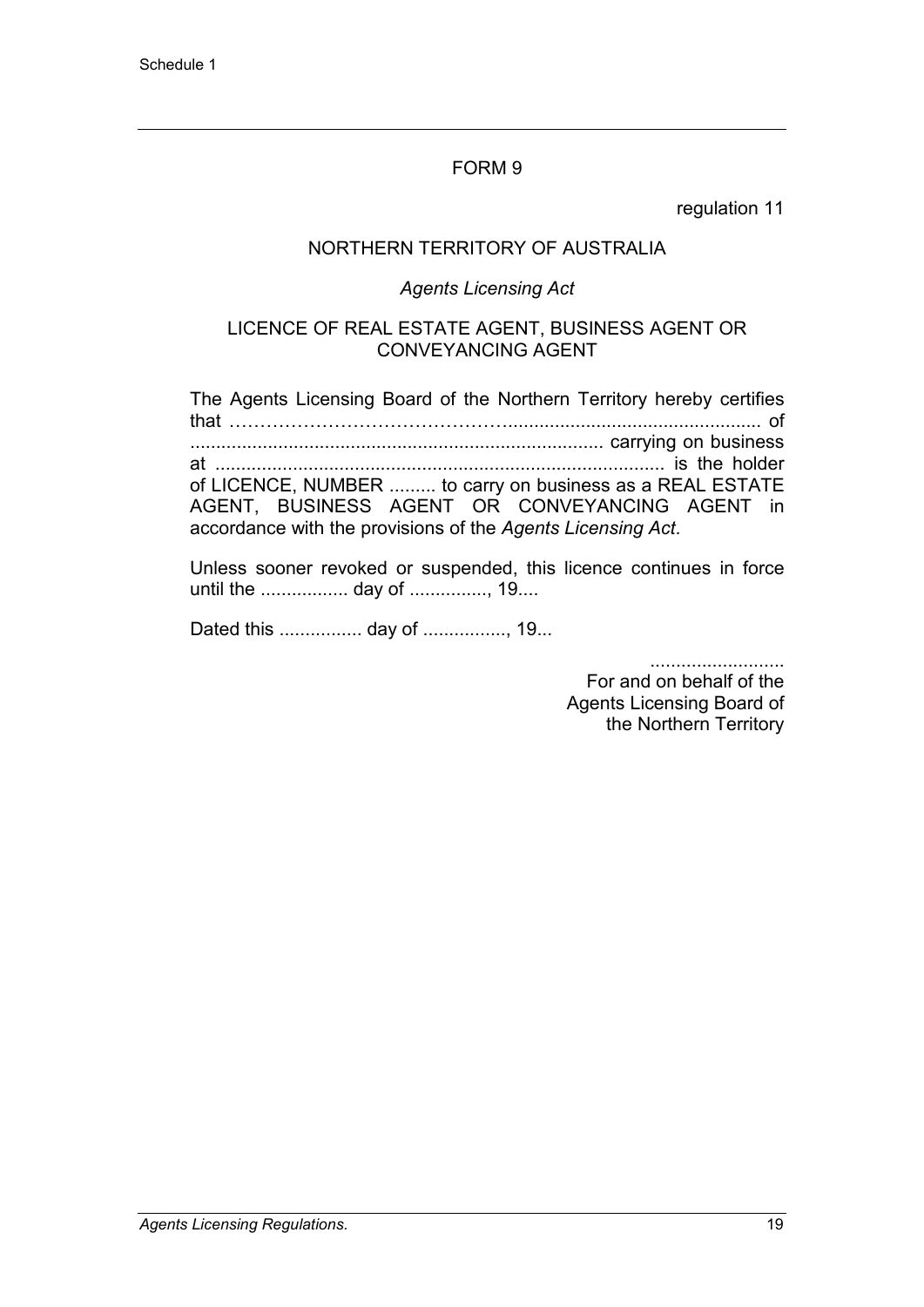regulation 11

### NORTHERN TERRITORY OF AUSTRALIA

#### *Agents Licensing Act*

#### LICENCE OF REAL ESTATE AGENT, BUSINESS AGENT OR CONVEYANCING AGENT OF COMPANY OR FIRM

The Agents Licensing Board of the Northern Territory hereby certifies that .............................................................................. whose registered (principal) office is situated at ……………………………….................. and carrying on business under the supervision and control of .................................................................................................................. (insert name(s) of branch manager)

at .............................................................................................................. (insert "that office" or address(es) of branch offices as applicable)

is the holder of LICENCE, NUMBER .......... to carry on business as a REAL ESTATE AGENT and/or BUSINESS AGENT in accordance with the provisions of the *Agents Licensing Act*.

Unless sooner revoked or suspended, this licence continues in force until the ............... day of ..............., 19...

Dated this ................ day of ................, 19...

.........................

For and on behalf of the Agents Licensing Board of the Northern Territory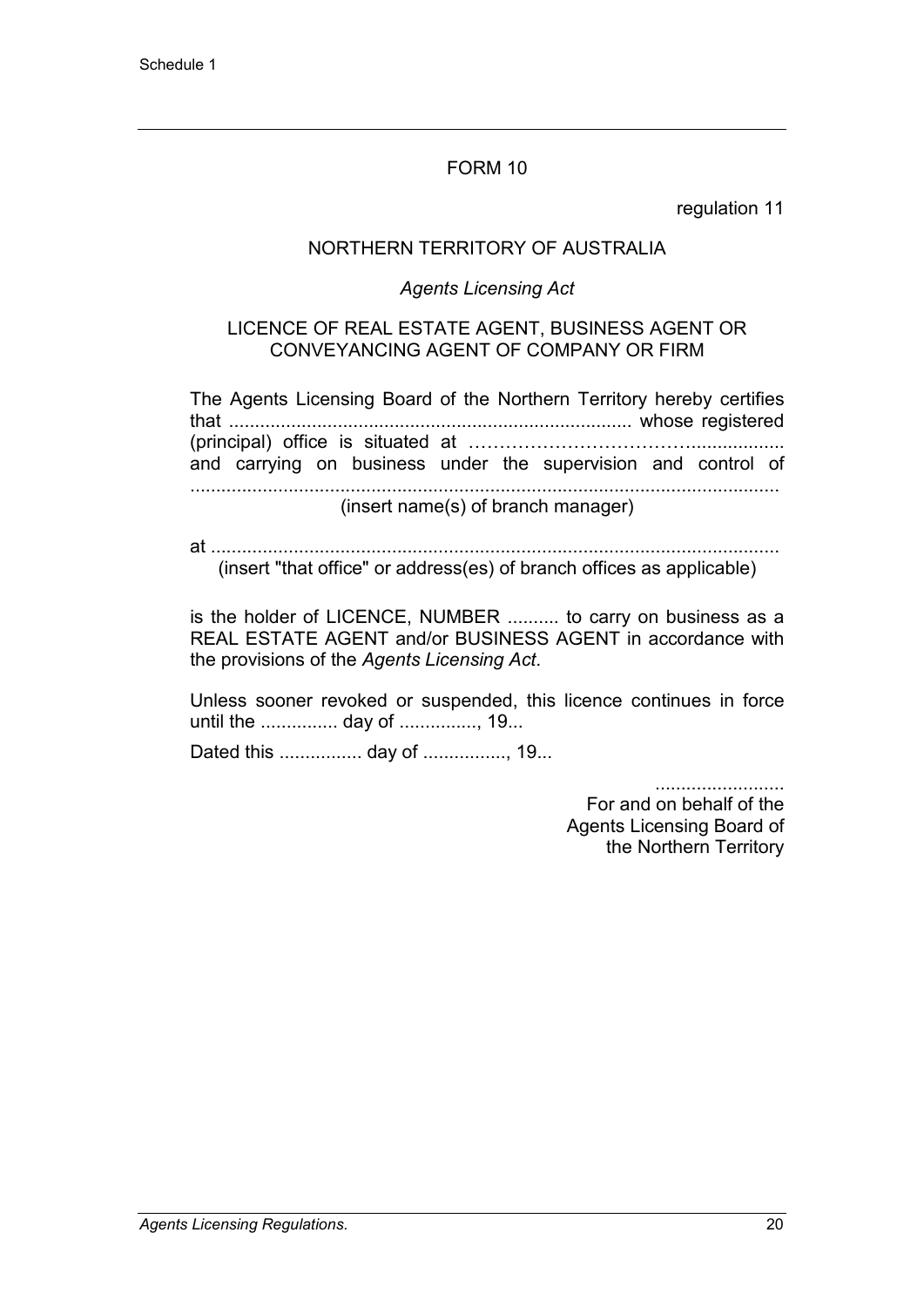regulation 12

## NORTHERN TERRITORY OF AUSTRALIA

## *Agents Licensing Act*

## CERTIFICATE OF REGISTRATION AS

## AN AGENT'S REPRESENTATIVE

The Agents Licensing Board of the Northern Territory hereby certifies that ....................................................................................................... of ............................................................................................................... is

REGISTERED AS AN AGENT'S REPRESENTATIVE in accordance with the provisions of the *Agents Licensing Act*.

Dated this ................ day of ................, 19...

.........................

For and on behalf of the Agents Licensing Board of the Northern Territory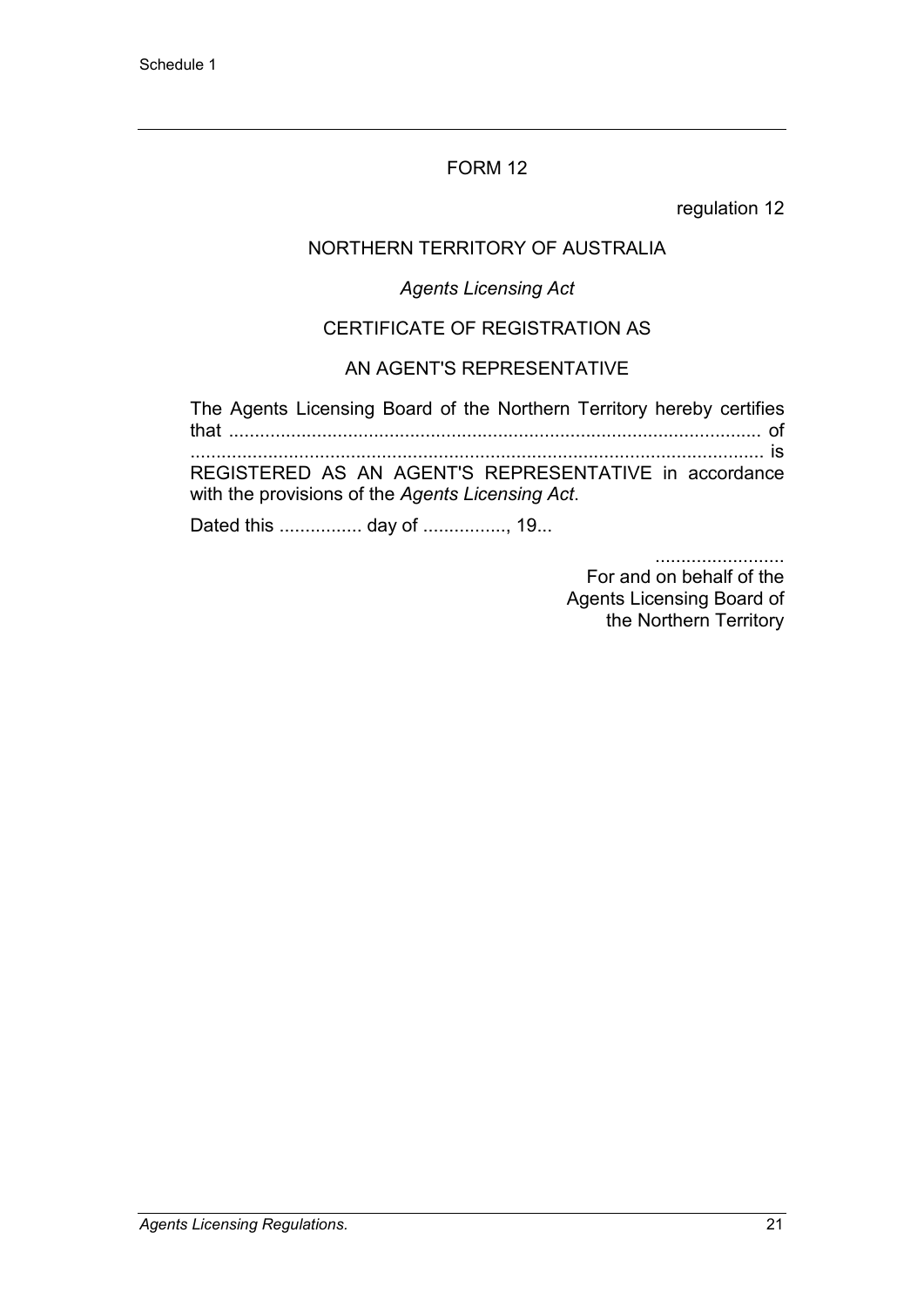## NORTHERN TERRITORY OF AUSTRALIA

section 121B

### *Agents Licensing Act*

regulation 8

DISCLOSURE OF INTEREST IN PURCHASE OF LAND/BUSINESS BY AGENT, &c. TO PERSON WHO IS SELLING THAT LAND/BUSINESS.

TO1: …………………………………........................................................

..................................................................................................................

FROM2: ............................................................................................

..................................................................................................................

Section 121B of the *Agents Licensing Act* requires me to give notice to you of the following information because my position with $3$ .................................................................................................. may have allowed me to gain information that may have given me an advantage over you in respect of the sale of your land/business<sup>4</sup> ................................................................................................................. Full details of my interest in the purchase of that land/business are<sup>5</sup>:

.................................................................................................................. ..................................................................................................................

Dated 199.

.......................... (Signature)

- 1. Insert name and address of vendor of land/business
- 2. Insert name and address of licensed agent, agent's representative or employee of a licensed agent who is purchasing the land/business or has a beneficial interest in the purchase of the land/business.
- 3. Insert name of real estate agent or firm.
- 4. Insert details of land/business including business name, if any.
- 5. Include full details of the intention to purchase or the beneficial interest in the purchase. If there is insufficient space provided attach separate sheet setting out the details.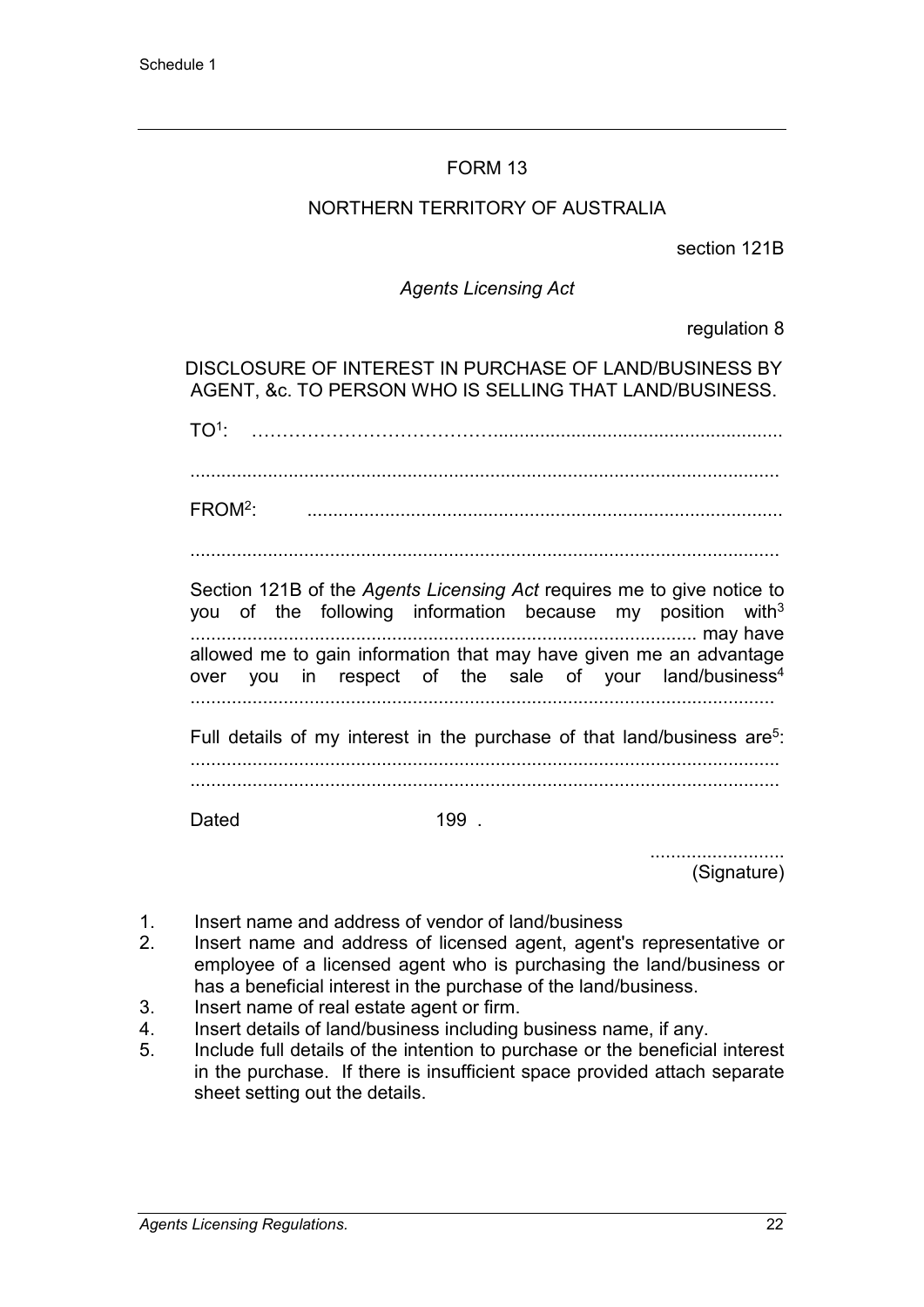### NORTHERN TERRITORY OF AUSTRALIA

section 121B

#### *Agents Licensing Act*

regulation 8

### DISCLOSURE OF INTEREST IN SALE OF LAND/BUSINESS BY AGENT, &c., TO PERSON WHO IS PURCHASING THE LAND/BUSINESS.

TO1: ...................................................................................................

……...........................................................................................................

FROM2: ...................................................................................................

..................................................................................................................

Section 121B of the *Agents Licensing Act* requires me to give notice to you of the following information because my position with<sup>3</sup> ........................................................................................................... may have allowed me to gain information that may give me an advantage over you in respect of your purchase of the land/business<sup>4</sup> ..................................................................................................................

Full details of my interest in the sale of that land/ business are<sup>5</sup>: ..................................................................................................................

Dated 199.

.......................... (Signature)

- 1. Insert name and address of purchaser of land/business
- 2. Insert name and address of licensed agent, agent's representative or employee of a licensed agent who is selling the land/business or has a beneficial interest in the sale of the land/business.
- 3. Insert name of real estate agent or firm.
- 4. Insert details of land/business including business name, if any.<br>5. Include full details of the intention to sell or the beneficial intere
- Include full details of the intention to sell or the beneficial interest. If there is insufficient space provided attach separate sheet setting out the details.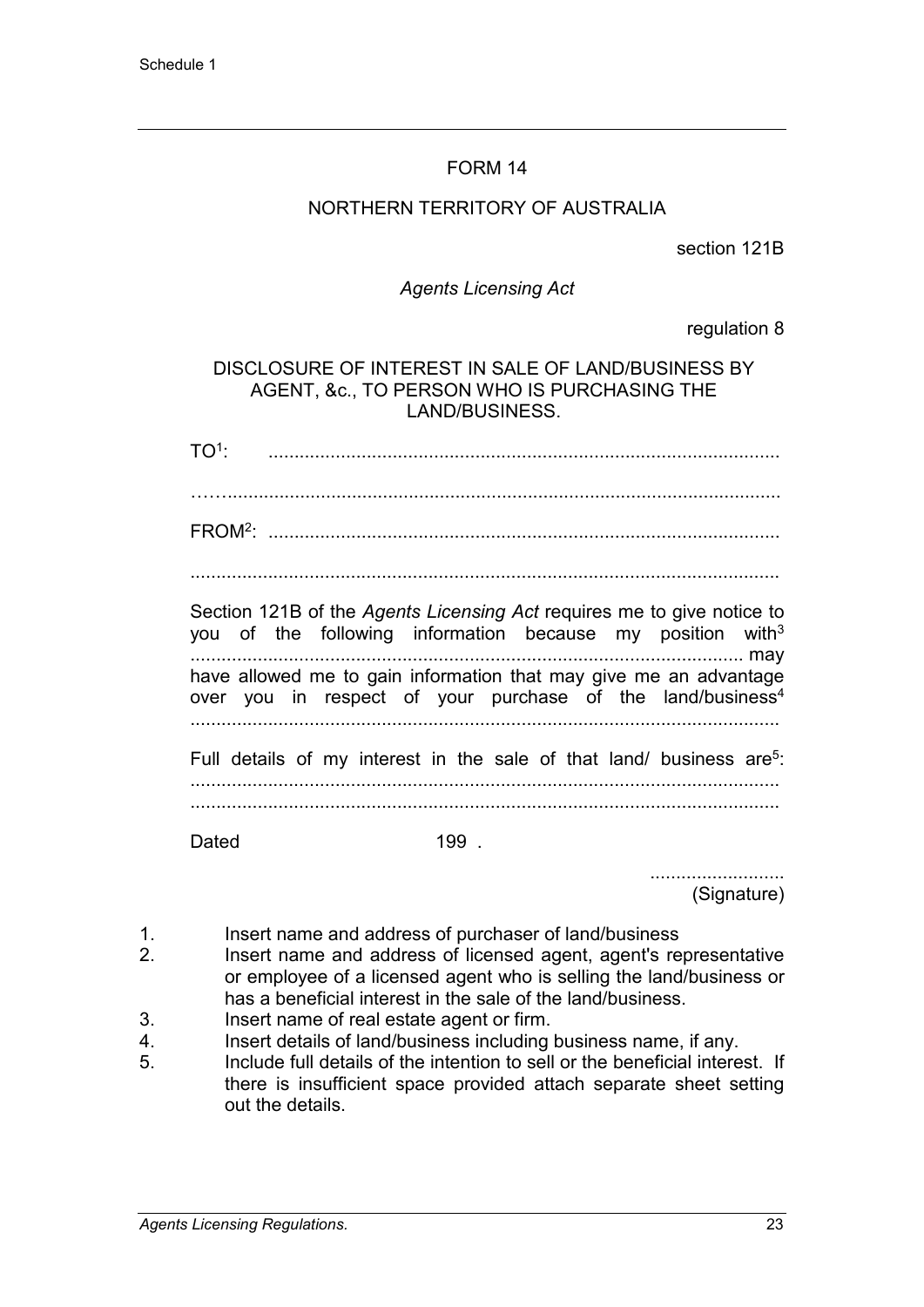# **Schedule 2 Scale of fees**

regulation 23

|                     | Item | Description of fee or charge                                                       | Section of Act | Prescribed fee                                                                                |
|---------------------|------|------------------------------------------------------------------------------------|----------------|-----------------------------------------------------------------------------------------------|
|                     |      |                                                                                    |                | \$                                                                                            |
| 1.<br>2.<br>licence |      | Issue of provisional real<br>estate agent's or business<br>agent's licence         | 31(1)          | 300.00 or 1/12th of that<br>amount for each whole<br>month for which the<br>licence is issued |
|                     |      | Issue of combined<br>provisional real estate<br>agent's and business agent's       | 31(1)          | 360.00 or 1/12th of that<br>amount for each whole<br>month for which the<br>licence is issued |
|                     | 3.   | Issue of real estate agent's<br>or business agent's licence                        | 31(1)          | 300.00 or 1/12th of that<br>amount for each whole<br>month for which the<br>licence is issued |
|                     | 4.   | Issue of combined real<br>estate agent's and business<br>agent's licence           | 31(2)          | 360.00 or 1/12th of that<br>amount for each whole<br>month for which the<br>licence is issued |
| 5.<br>licence       |      | Issue of restricted real estate<br>agent's or business agent's                     | 25A(1)         | 540.00 or 1/12th of that<br>amount for each whole<br>month for which the<br>licence is issued |
|                     | 6.   | Issue of conveyancing<br>agent's licence                                           | 31(1)          | 480.00 or 1/12th of that<br>amount for each whole<br>month for which the<br>licence is issued |
|                     | 7.   | Issue of certificate of<br>registration as an agent's<br>representative            | 41(1)          | 60.00 or 1/12th of that<br>amount for each whole<br>month for which the<br>licence is issued  |
|                     | 8.   | Issue of certificate of<br>restricted registration as an<br>agent's representative | 41A(1)         | 120,00 or 1/2th of that<br>amount for each whole<br>month for which the<br>licence is issued  |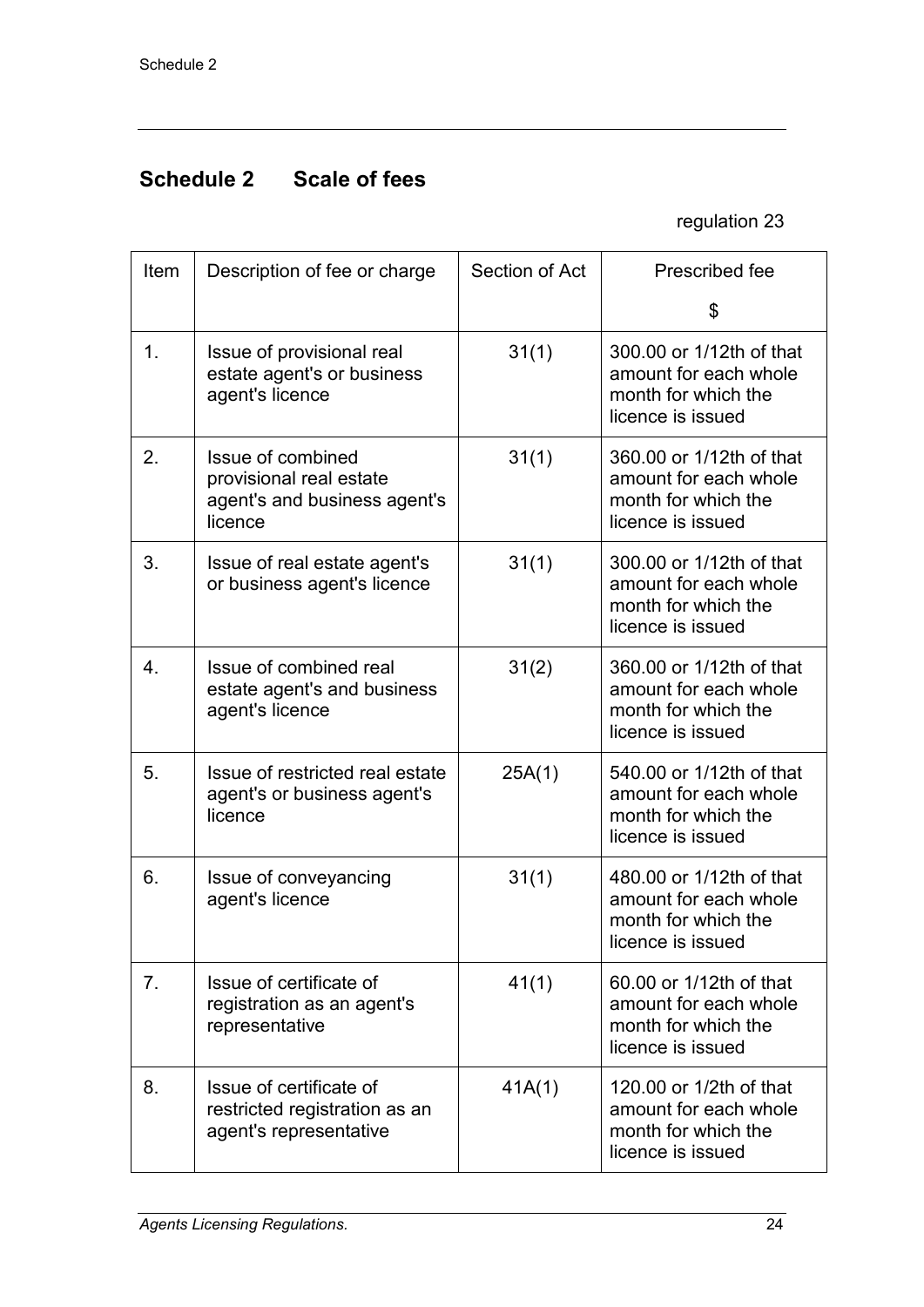| 9.  | Renewal of provisional real<br>estate agent's, provisional<br>business agent's, real estate<br>agent's, or business agent's<br>licence                       | 32(2) | 300.00 |
|-----|--------------------------------------------------------------------------------------------------------------------------------------------------------------|-------|--------|
| 10. | Renewal of conveyancing<br>agent's licence                                                                                                                   | 32(2) | 480.00 |
| 11. | Renewal of combined<br>provisional real estate<br>agent's and business agent's<br>licence or combined real<br>estate agent's and business<br>agent's licence | 32(2) | 360.00 |
| 12. | Renewal of restricted real<br>estate agent's or business<br>agent's licence                                                                                  | 32(2) | 540.00 |
| 13. | Annual fee payable by<br>registered agent's<br>representative                                                                                                |       |        |
|     | being the<br>holder<br>(a)<br>of .<br>certificate of restricted<br>registration                                                                              | 43A   | 120.00 |
|     | being other than (a)<br>(b)                                                                                                                                  | 43A   | 120.00 |
| 14. | Copy of transcript of<br>evidence at an inquiry held<br>by the Board:                                                                                        |       |        |
|     | (a)<br>per page                                                                                                                                              | 81(7) | 7.00   |
|     | per disk<br>(b)                                                                                                                                              | 81(7) | 30.00  |
| 15. | Issue of duplicate or varied<br>licence or certificate of<br>registration as an agent's<br>representative                                                    | 127   | 5.00   |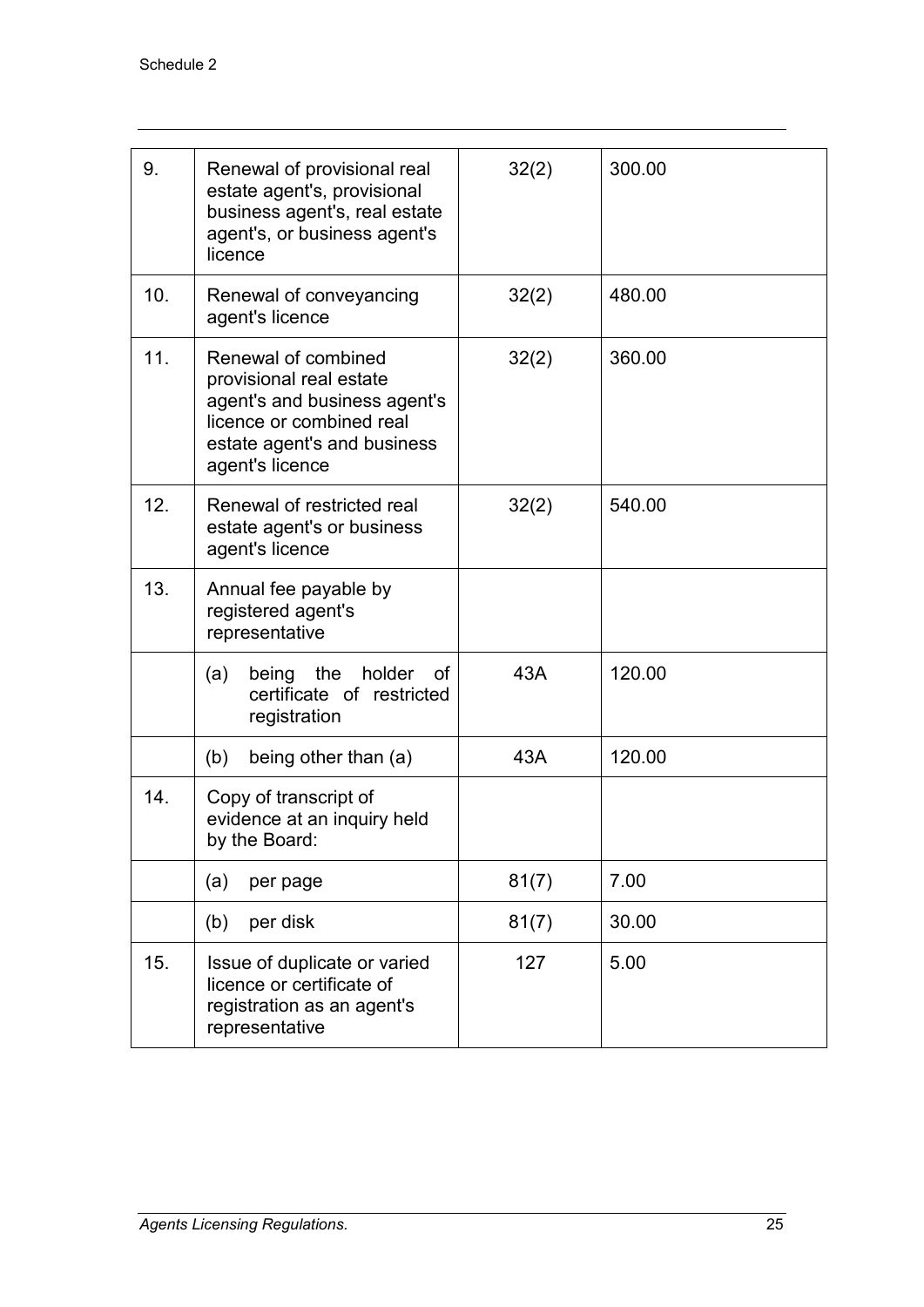## **Schedule 3 Scheme relating to trust money of corporation manager under** *Unit Titles Act*

regulation 16A

- 1. In this Schedule *corporation* means a corporation under the *Unit Titles Act*.
- 2. Notwithstanding section 50 of the Act or section 35(1) of the *Unit Titles Act*, a corporation manager under the *Unit Titles Act* may open an account at a bank in the Territory or at an approved building society for the purpose of dealing with trust money received in respect of each corporation that has agreed that its money can be dealt with under Scheme 1 or Scheme 2.

### SCHEME 1

- 3. An account opened pursuant to Scheme 1:
	- (a) shall only contain money of corporations;
	- (b) shall be operated so that, on any one day, a notional credit or deficit for each corporation may be readily ascertained;
	- (c) shall be operated so that, in respect of each corporation, the crediting or paying of interest in accordance with the instructions of the corporation can be readily checked by the Board; and
	- (d) shall be operated under a name approved by the Board.
- 4. An account opened pursuant to Scheme 1 shall first be audited one month after it is opened and then at intervals of not more than 6 months or such longer periods as may be authorized by the Board.
- 5. Surplus money in an account opened pursuant to Scheme 1 may be invested in such manner as trust funds may be invested under the *Trustee Act*.

#### SCHEME 2

- 6. An account opened pursuant to Scheme 2 shall be operated so that on any one day, a notional credit for each corporation may be readily ascertained.
- 7. Interest from an account opened pursuant to Scheme 2 shall be paid to the Fund.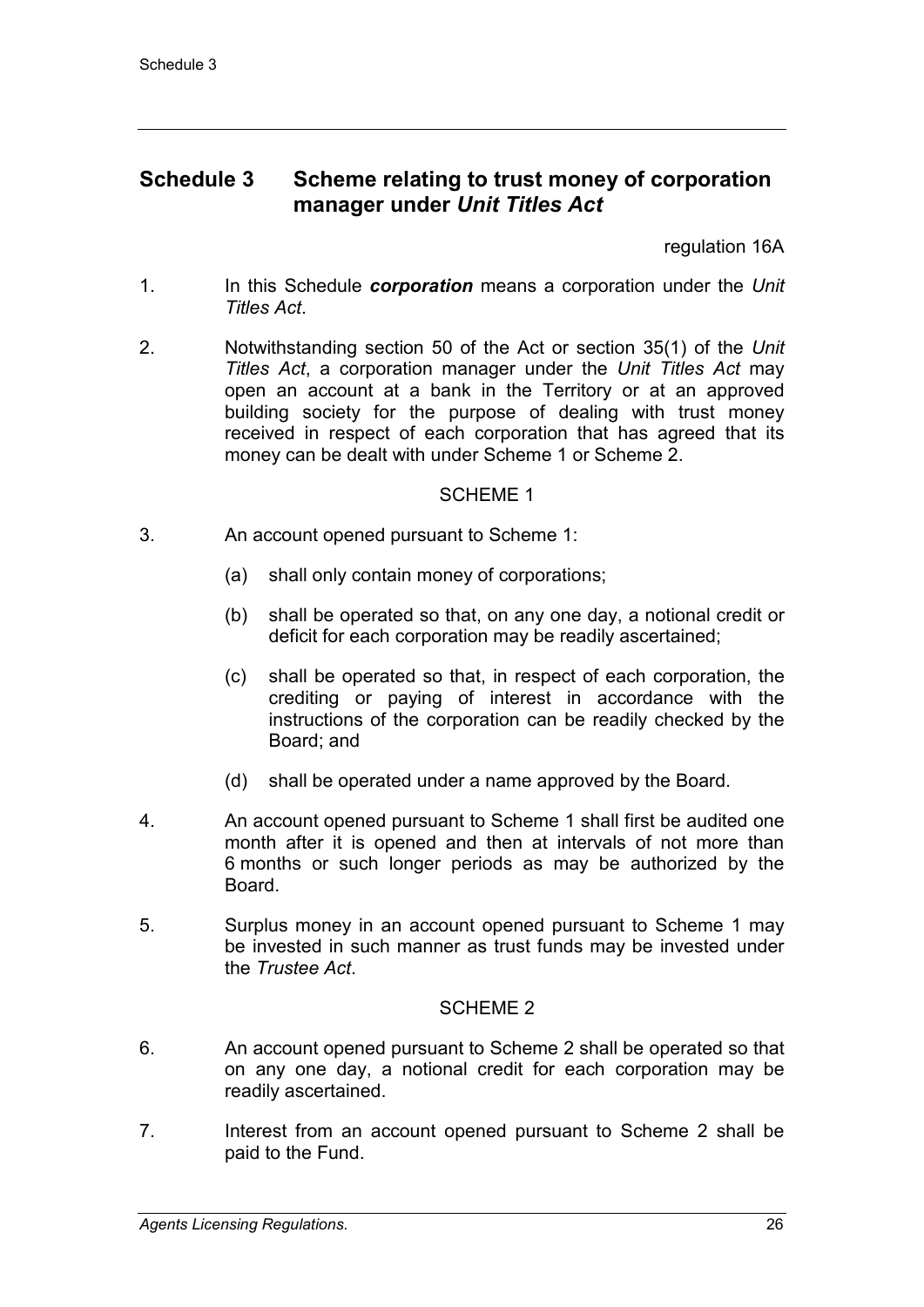## **Schedule 4 Rules of conduct**

regulation 25

### Part 1 General Rules

- 1. An agent shall not advise his or her client on matters in which the agent is not trained or qualified.
- 2. An agent shall advise his or her client to seek advice from a solicitor who specialises in conveyancing concerning the appropriate course of action where, in a transaction, there are substantial legal complexities.
- 3. An agent shall not give an undertaking without the approval of his or her client and shall fulfil all conditions of an undertaking given in the course of a transaction to another agent or to a solicitor.
- 4. An agent shall, in the investigation of a matter that may be grounds for revocation of a licence under section 68 of the Act or that may be the subject of an inquiry to be held by the Board, co-operate with the Board, the Registrar, an inspector and the Commissioner of Police.
- 5. Subject to any other specific rules of conduct, a real estate or business agent shall have due regard to and comply with:
	- (a) rules of real estate practice published or approved by the Real Estate Institute of the Northern Territory; and
	- (b) guidelines concerning fair trading practices issued by the Trade Practices Commission.
- 6. In a transaction for the purchase and sale of land, an agent shall not act in the capacity of conveyancer for the buyer of the land, whether or not for reward, if:
	- (a) the agent acted for the seller of the land in the capacity of a real estate agent; or
	- (b) the agent has a financial connection with the real estate agent involved in the transaction.
- 7. An agent shall ensure that he or she has a thorough knowledge of the practices and procedures of government offices relevant to transactions in which he or she may be involved with a client, in addition to a knowledge of the Act, the regulations, these rules and other relevant legislation as in force from time to time.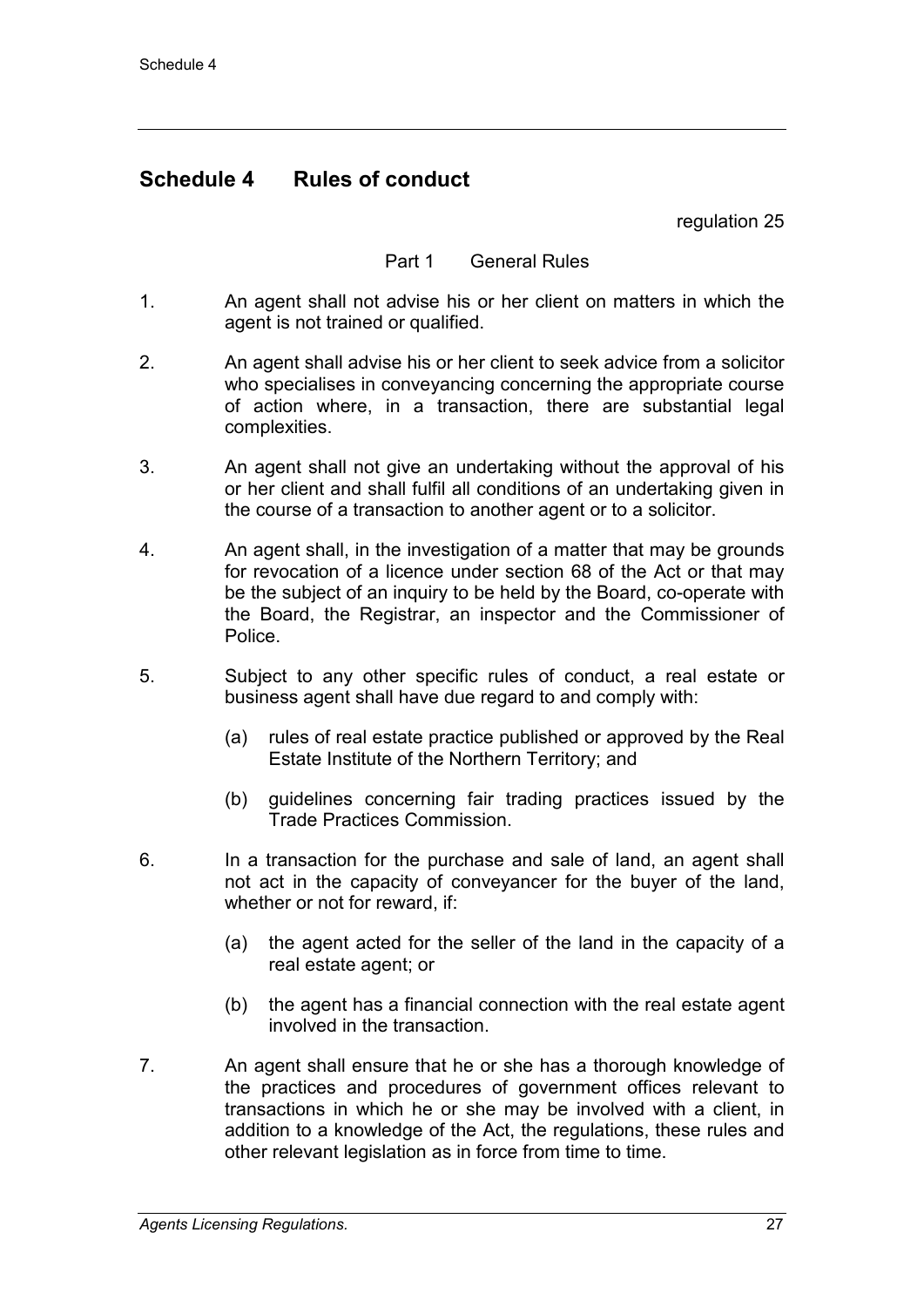### Part 2 Additional Rules applicable to Conveyancing Agents

- 1. A conveyancing agent shall strictly observe promises and duties in relation to the interest of his or her client and shall be aware that the agent's obligation to his or her client is one of the utmost good faith that requires the agent not to put his or her duty to the client in conflict or in likelihood of conflict with his or her own interests or the interests of any other person.
- 2. A conveyancing agent shall perform his or her duties in a diligent and conscientious manner with proper regard to the relationship of principal and agent due to his or her client.
- 3. A conveyancing agent may advertise his or her professional qualifications and services but shall not compete for business with another agent or solicitor so that the client may become liable for 2 fees in respect of the same matter.
- 4. Subject to any other specific rules of conduct, a conveyancing agent shall have due regard to and comply with:
	- (a) guidelines as to good conveyancing practices issued from time to time by the Board;
	- (b) professional conduct rules as they relate to good conveyancing practice issued by the Law Society Northern Territory.
- 5. A conveyancing agent shall not carry on a business of a finance broker, being a person who, as agent and in the course of the agent's business, negotiates or arranges a loan of money for or on behalf of another person.
- 6. A conveyancing agent shall, at the same time as the agent presents to the client a form of appointment for signature in accordance with clause 1(1) of Part 2 of the Schedule to the Act, provide a bona fide quote of the cost of the services to be rendered in respect of the particular transaction for which the appointment is to be made. The amount of the cost shall be based on a fair and reasonable fee for the service at the prevailing rate in the Territory.
- 7. A conveyancing agent shall ensure that the agent, or a partner or employee of a firm of which the agent is a member does not act for 2 or more parties with conflicting interests in a transaction unless the agent has given notice in writing to all parties to a transaction that the agent is acting for more than one party and that their interests may not be the same. Where a conflict arises between the parties for whom the agent is acting, the agent has an obligation to cease to act for either of them and shall give advice that the parties obtain alternative advice. The agent is entitled to charge a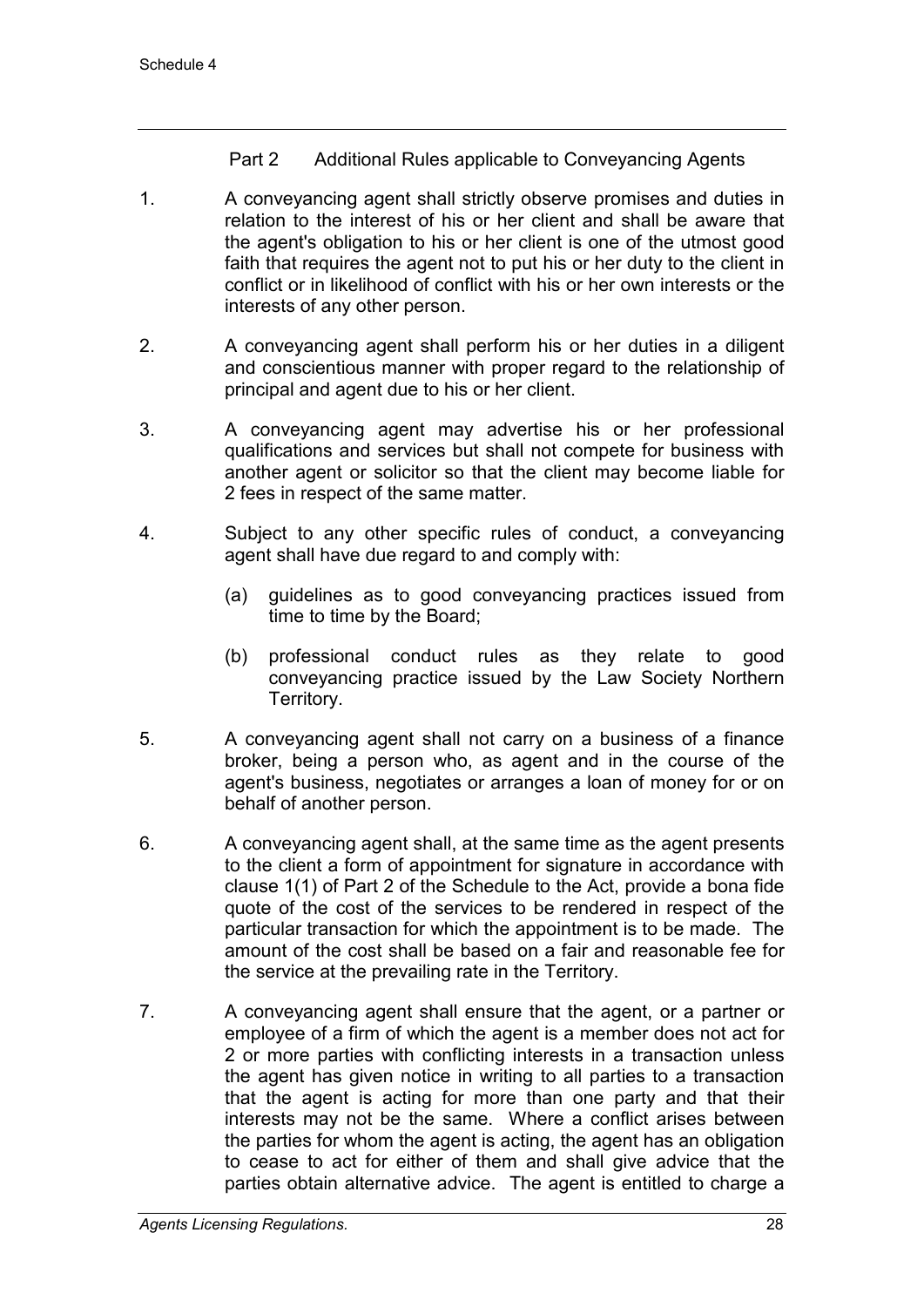proportional fee until the time when he or she ceased to act for the parties.

8. A conveyancing agent shall, in the interest of a client, co-operate with and, where possible, assist, other persons involved in a transaction. In this rule:

> *assist* includes reporting progress under item 1(a) in Part 1 of the Schedule to the Act and advising the parties and other persons involved of delays or requirements that are incidental to the functions of a conveyancing agent set out in that Part.

> *other persons involved in a transaction* includes surveyors and engineers, real estate agents, government officers, solicitors, financial advisers and other conveyancing agents.

- 9. A conveyancing agent shall be responsible for the supervision and control of the persons, whether or not licensed conveyancing agents, engaged in the conduct of the agent's business and for that purpose:
	- (a) where the licensee of the business is a natural person the conveyancing agent; or
	- (b) where the licensee of the business is a firm or a body corporate – the principals or the directors who are conveyancing agents,

shall spend sufficient time at the office where the business is transacted:

- (c) to enable supervision of a person conducting the business; and
- (d) to ensure satisfactory completion of each transaction.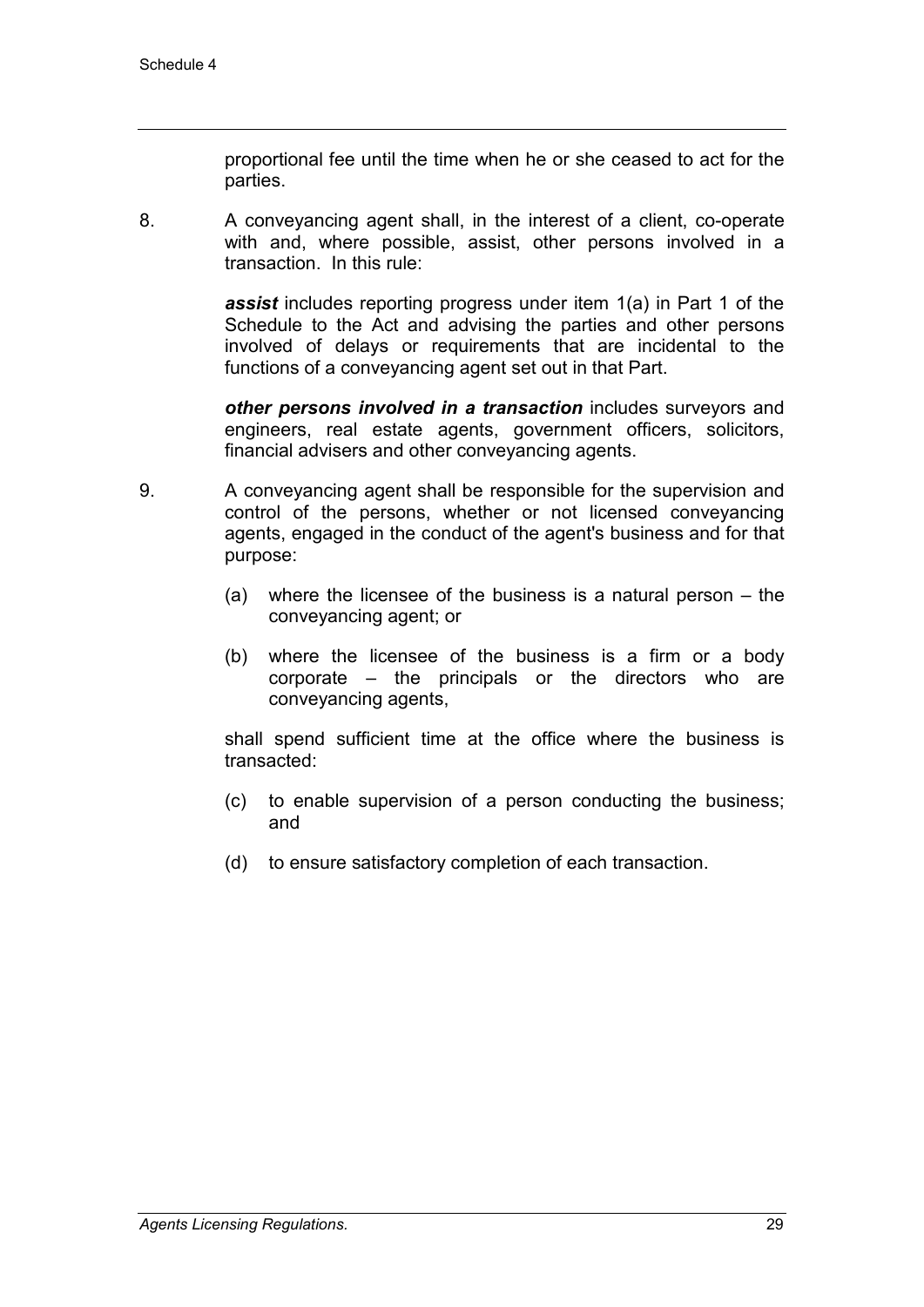# **Schedule 5 Educational qualifications for agents' licences**

regulation 9

#### PART 1

## REAL ESTATE AGENT'S LICENCE

| ABH500        |                          | real estate industry overview              |
|---------------|--------------------------|--------------------------------------------|
| ABH501        |                          | introduction to sales                      |
| ABH502        |                          | introduction to property management        |
| ABH503        |                          | real estate computing                      |
| ABH504        |                          | real estate accounting                     |
| <b>ABH505</b> |                          | real estate computer accounting            |
| ABH507        | $\overline{\phantom{0}}$ | property research and analysis             |
| <b>ABH508</b> |                          | real estate consumer protection            |
| ABH509        | $\overline{\phantom{0}}$ | property advertising and promotion         |
| <b>ABH510</b> |                          | contract law                               |
| ABH511        |                          | property law                               |
| <b>ABH512</b> |                          | residential tenancies                      |
| <b>ABH513</b> |                          | common building styles &c.                 |
| <b>ABH514</b> |                          | property management listings               |
| ABH515        |                          | renting residential properties             |
| <b>ABH516</b> |                          | servicing managed properties               |
| ABH517        |                          | introduction to specialised property       |
|               |                          | management                                 |
| ABH518        |                          | body corporate legal requirements          |
| ABH519        |                          | body corporate management                  |
| ABH522        |                          | contracts for the sale of land             |
| <b>ABH521</b> |                          | introduction to specialised body corporate |
|               |                          | management                                 |
| ABH523        |                          | methods of sale                            |
| <b>ABH524</b> | —                        | property appraisal                         |
| ABH525        |                          | listings                                   |
| ABH526        | -                        | property selling                           |
| ABH527        |                          | selling by auction                         |
| ABH528        |                          | introduction to specialised property sales |
| ABH530        |                          | selling businesses                         |
| ABH533        |                          | real estate office operations              |
| <b>NAP750</b> |                          | general commercial law principles          |
| <b>NCS009</b> | —                        | negotiation skills                         |
| <b>NCS011</b> |                          | client interaction                         |
| <b>NOS015</b> | $\overline{\phantom{0}}$ | presenting reports                         |
| <b>NOS143</b> |                          | computer operations - fundamentals         |
| <b>NOS215</b> |                          | data base fundamentals                     |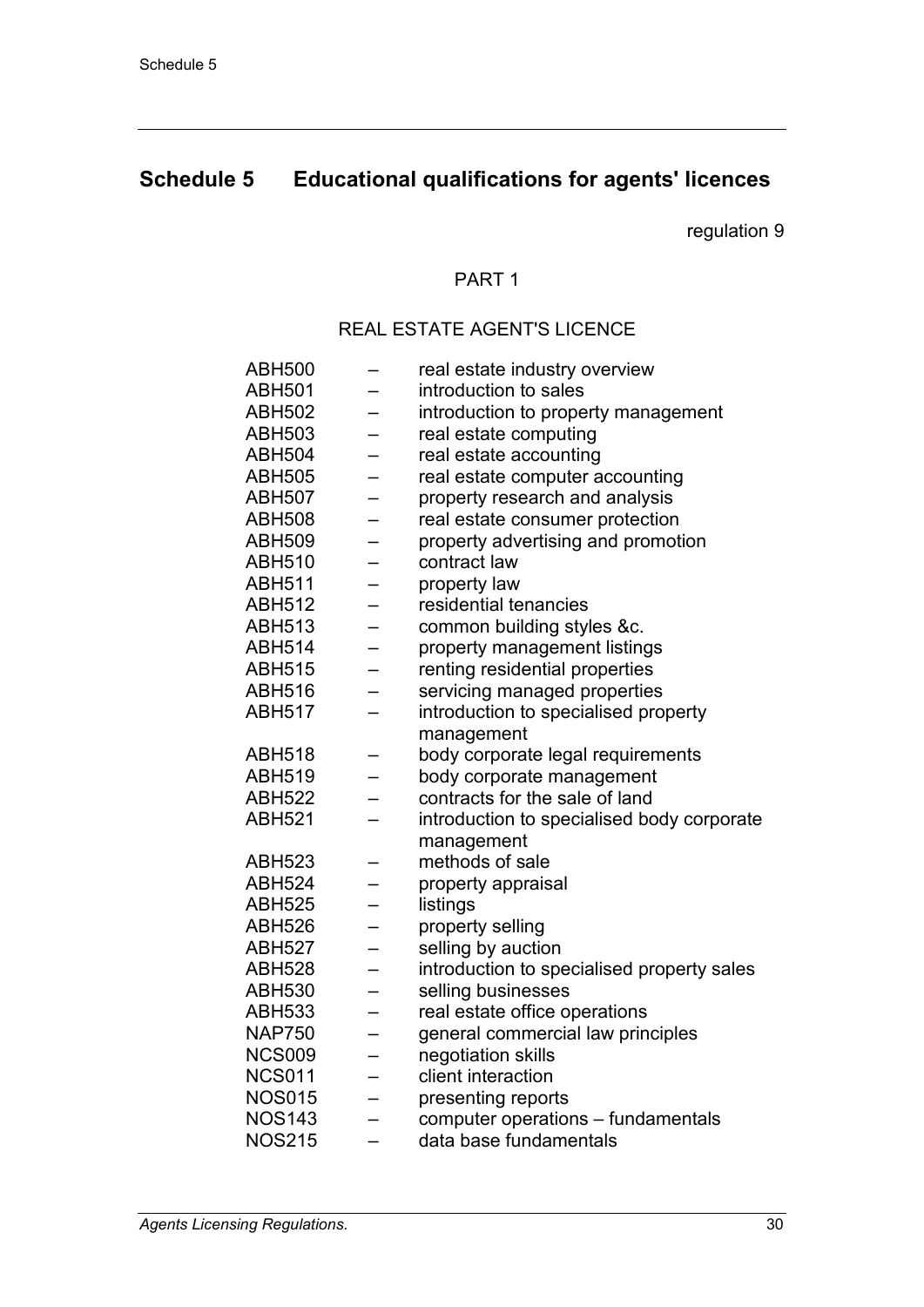## PART 2

## BUSINESS AGENT'S LICENCE

| ABH500        |                          | real estate industry overview              |
|---------------|--------------------------|--------------------------------------------|
| <b>ABH501</b> |                          | introduction to sales                      |
| <b>ABH502</b> |                          | introduction to property management        |
| <b>ABH503</b> |                          | real estate computing                      |
| <b>ABH504</b> |                          | real estate accounting                     |
| <b>ABH505</b> |                          | real estate computer accounting            |
| <b>ABH507</b> |                          | property research and analysis             |
| <b>ABH508</b> |                          | real estate consumer protection            |
| <b>ABH509</b> |                          | property advertising and promotion         |
| <b>ABH510</b> |                          | contract law                               |
| <b>ABH511</b> | —                        | property law                               |
| <b>ABH514</b> |                          | property management listings               |
| <b>ABH516</b> |                          | servicing managed properties               |
| <b>ABH523</b> |                          | methods of sale                            |
| <b>ABH524</b> |                          | property appraisal                         |
| <b>ABH525</b> |                          | listings                                   |
| <b>ABH526</b> | $\overline{\phantom{m}}$ | property selling                           |
| <b>ABH527</b> | $\qquad \qquad -$        | selling by auction                         |
| <b>ABH529</b> |                          | selling commercial and industrial property |
| <b>ABH530</b> | $\overline{\phantom{0}}$ | selling businesses                         |
| <b>ABH533</b> |                          | real estate office operations              |
| <b>NAP750</b> |                          | general commercial law principles          |
| <b>NCS009</b> | $\equiv$                 | negotiation skills                         |
| <b>NCS011</b> |                          | client interaction                         |
| <b>NOS143</b> |                          | computer operations - fundamentals         |
| <b>NOS215</b> |                          | data base fundamentals                     |
|               |                          |                                            |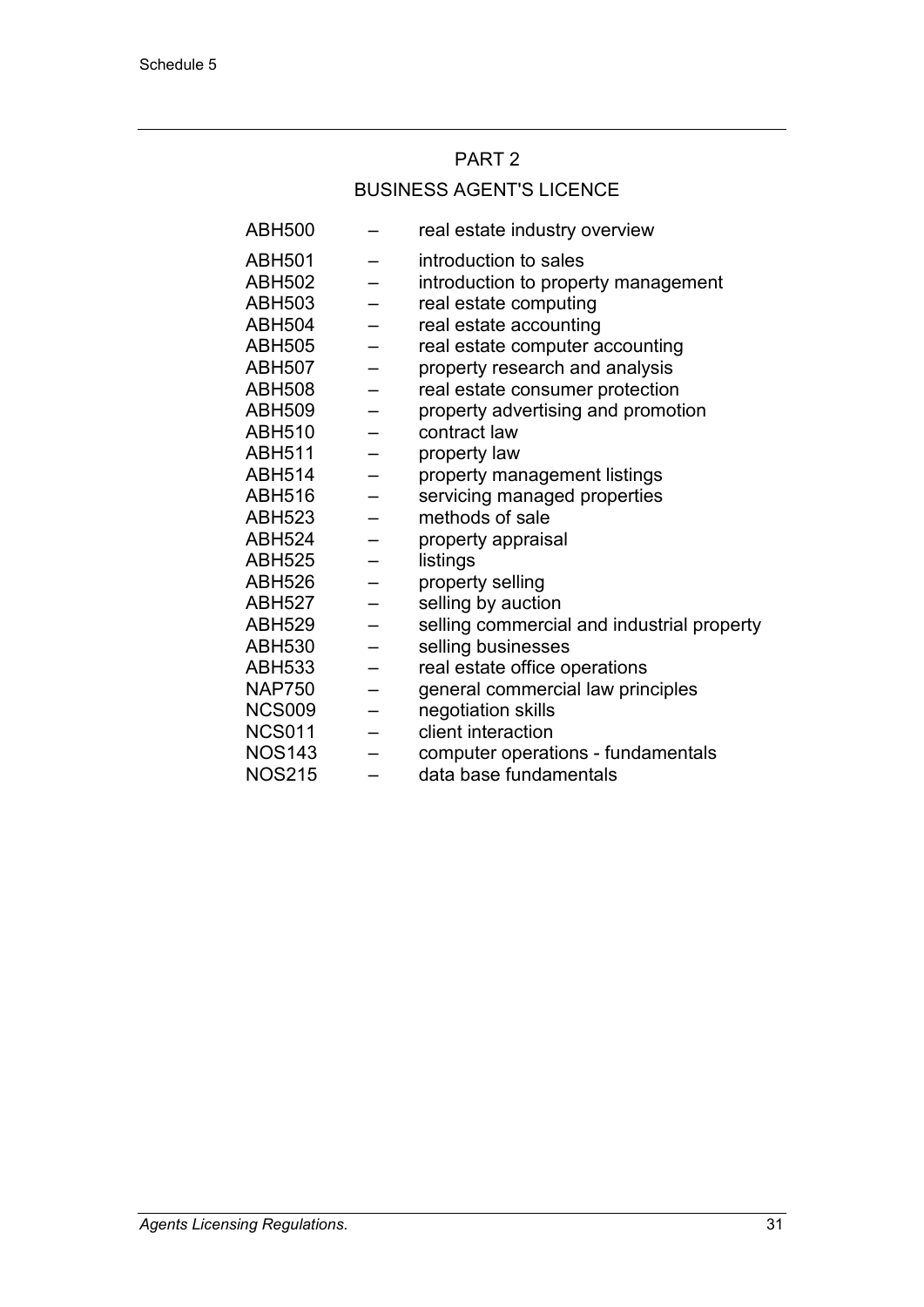## **Schedule 6 Educational qualifications for agent's restricted licences**

regulations 9A, 9B and 9C

## PART 1

#### SALES AGENT'S RESTRICTED LICENCE

| <b>ABH500</b> | real estate industry overview       |
|---------------|-------------------------------------|
| <b>ABH501</b> | introduction to sales               |
| <b>ABH502</b> | introduction to property management |
| <b>ABH503</b> | real estate computing               |
| <b>ABH504</b> | real estate accounting              |
| <b>ABH505</b> | real estate computer accounting     |
| <b>ABH507</b> | property research and analysis      |
| <b>ABH508</b> | real estate consumer protection     |
| <b>ABH509</b> | property advertising and promotion  |
| <b>ABH510</b> | contract law                        |
| <b>ABH511</b> | property law                        |
| <b>ABH512</b> | residential tenancies               |
| <b>ABH513</b> | common building styles &c.          |
| <b>ABH514</b> | property management listings        |
| <b>ABH515</b> | renting residential properties      |
| <b>ABH516</b> | servicing managed properties        |
| <b>ABH522</b> | contracts for the sale of land      |
| <b>ABH523</b> | methods of sale                     |
| <b>ABH524</b> | property appraisal                  |
| <b>ABH525</b> | listings                            |
| <b>ABH526</b> | property selling                    |
| <b>ABH527</b> | selling by auction                  |
| <b>ABH533</b> | real estate office operations       |
| <b>NAP750</b> | general commercial law principles   |
| <b>NCS009</b> | negotiation skills                  |
| <b>NCS011</b> | client interaction                  |
| <b>NCS015</b> | presenting reports                  |
| <b>NOS143</b> | computer operations - fundamentals  |
| <b>NOS215</b> | data base fundamentals              |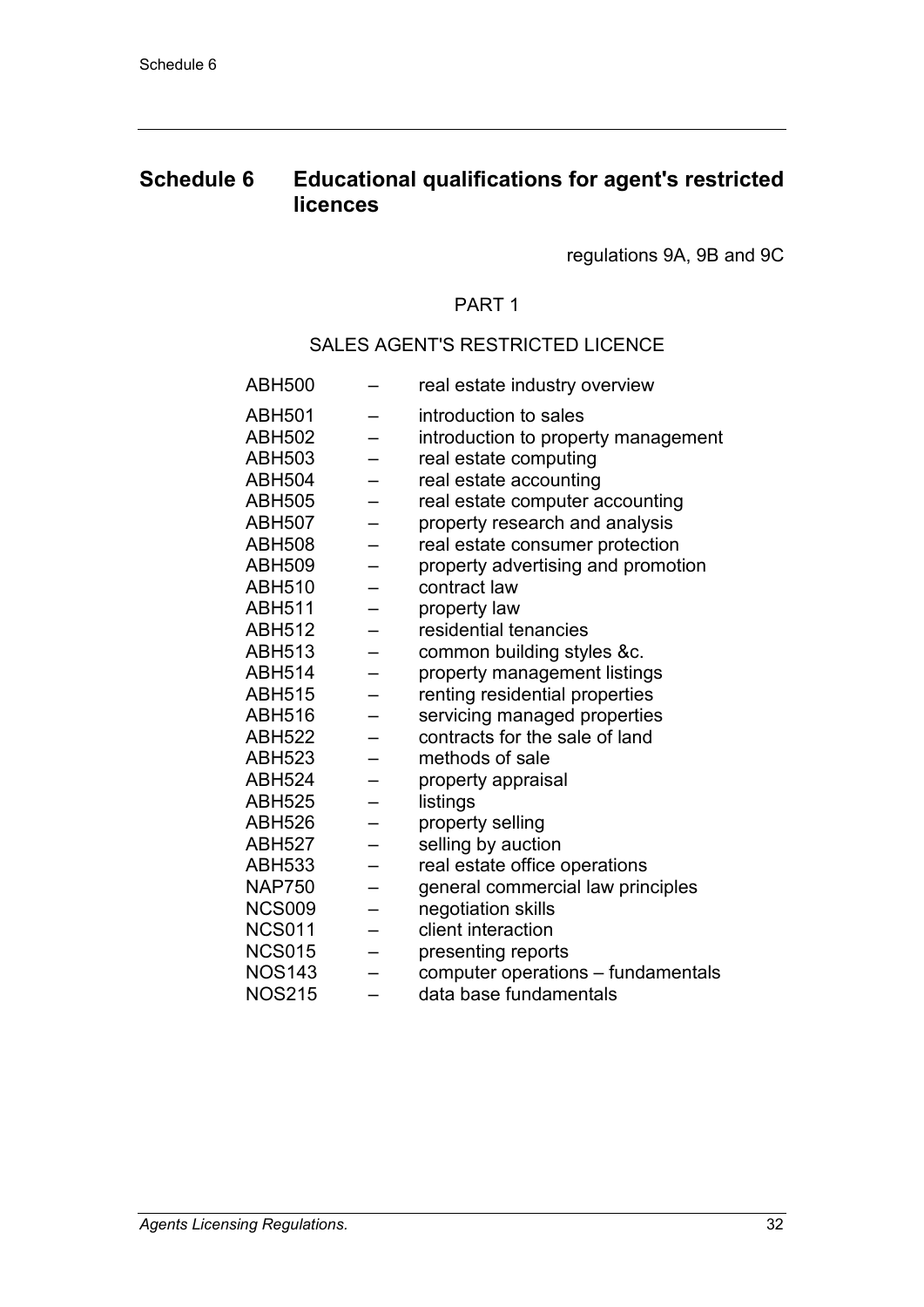#### PART 2

### PROPERTY MANAGEMENT AGENT'S RESTRICTED LICENCE

| <b>ABH500</b> |                          | real estate industry overview              |
|---------------|--------------------------|--------------------------------------------|
| <b>ABH501</b> |                          | introduction to sales                      |
| ABH502        |                          | introduction to property management        |
| ABH503        |                          | real estate computing                      |
| <b>ABH504</b> |                          | real estate accounting                     |
| ABH505        |                          | real estate computer accounting            |
| ABH507        | —                        | property research and analysis             |
| <b>ABH508</b> | —                        | real estate consumer protection            |
| ABH509        | —                        | property advertising and promotion         |
| ABH510        |                          | contract law                               |
| ABH511        |                          | property law                               |
| ABH512        |                          | residential tenancies                      |
| ABH513        | —                        | common building styles &c.                 |
| ABH514        |                          | property management listings               |
| ABH515        |                          | renting residential properties             |
| ABH516        |                          | servicing managed properties               |
| ABH521        |                          | introduction to specialised body corporate |
|               |                          | management                                 |
| ABH522        |                          | contracts for the sale of land             |
| <b>ABH523</b> |                          | methods of sale                            |
| ABH524        |                          | property appraisal                         |
| ABH525        | —                        | listings                                   |
| <b>ABH526</b> | —                        | property selling                           |
| ABH527        |                          | selling by auction                         |
| ABH533        | —                        | real estate office operations              |
| <b>NAP750</b> |                          | general commercial law principles          |
| <b>NCS009</b> | —                        | negotiation skills                         |
| <b>NCS011</b> | —                        | client interaction                         |
| <b>NCS015</b> | $\equiv$                 | presenting reports                         |
| <b>NOS143</b> | $\overline{\phantom{0}}$ | computer operations - fundamentals         |
| <b>NOS215</b> |                          | data base fundamentals                     |
|               |                          |                                            |

#### PART 3

## BODY CORPORATE MANAGER'S RESTRICTED LICENCE

| <b>ABH500</b><br><b>ABH501</b> | real estate industry overview<br>introduction to sales |
|--------------------------------|--------------------------------------------------------|
| <b>ABH502</b>                  | introduction to property management                    |
| <b>ABH503</b>                  | real estate computing                                  |
| <b>ABH504</b>                  | real estate accounting                                 |
| <b>ABH505</b>                  | real estate computer accounting                        |
| <b>ABH508</b>                  | real estate consumer protection                        |
| <b>ABH509</b>                  | property advertising and promotion                     |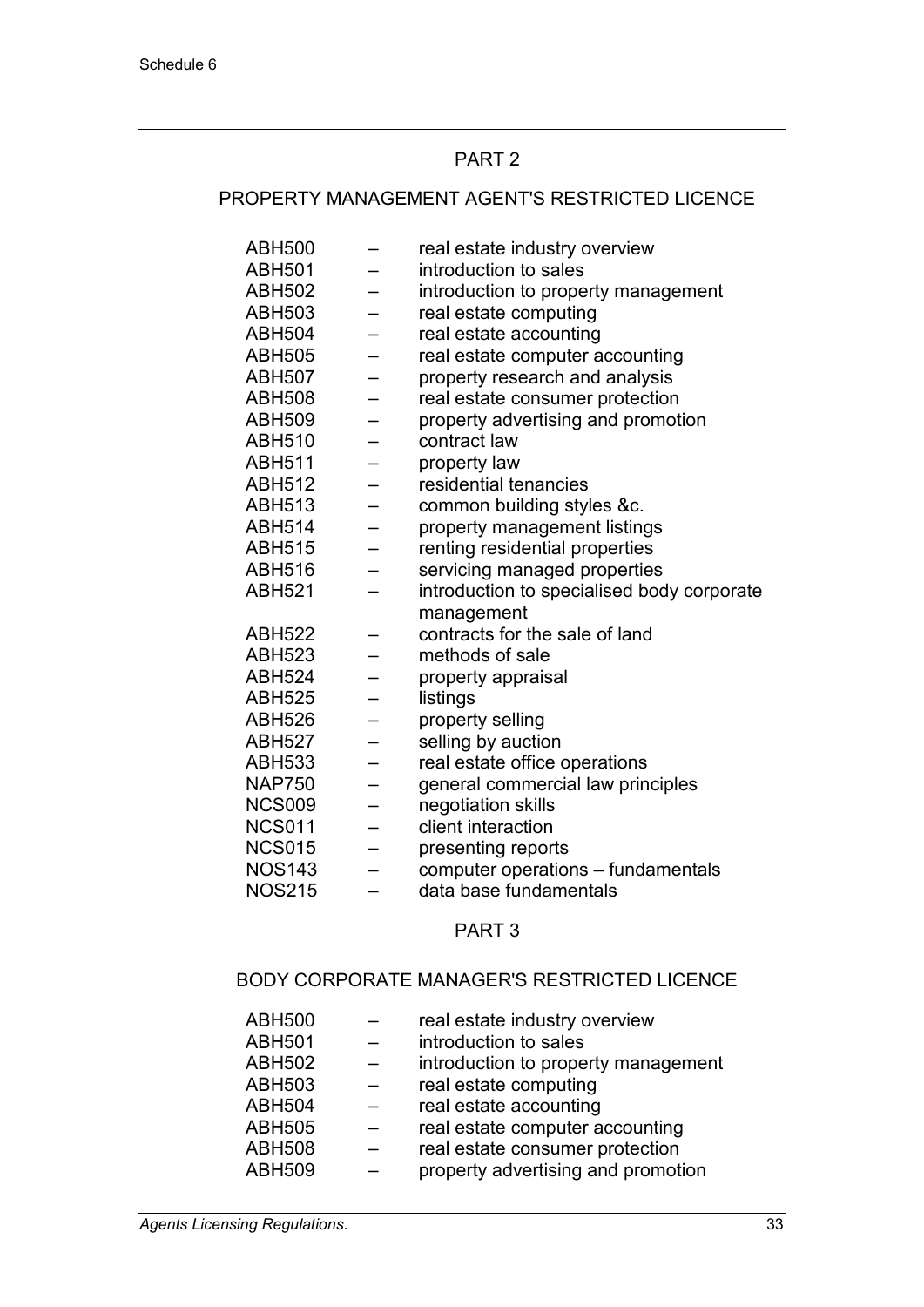| <b>ABH510</b> | contract law                         |
|---------------|--------------------------------------|
| <b>ABH511</b> | property law                         |
| <b>ABH512</b> | residential tenancies                |
| <b>ABH513</b> | common building styles &c.           |
| <b>ABH514</b> | property management listings         |
| <b>ABH515</b> | renting residential properties       |
| <b>ABH516</b> | servicing managed properties         |
| <b>ABH517</b> | introduction to specialised property |
|               | management                           |
| <b>ABH518</b> | body corporate legal requirements    |
| <b>ABH519</b> | body corporate management            |
| <b>ABH533</b> | real estate office operations        |
| <b>NAP750</b> | general commercial law principles    |
| <b>NCS009</b> | negotiation skills                   |
| <b>NCS011</b> | client interaction                   |
| <b>NOS143</b> | computer operations – fundamentals   |
| <b>NOS215</b> | data base fundamentals               |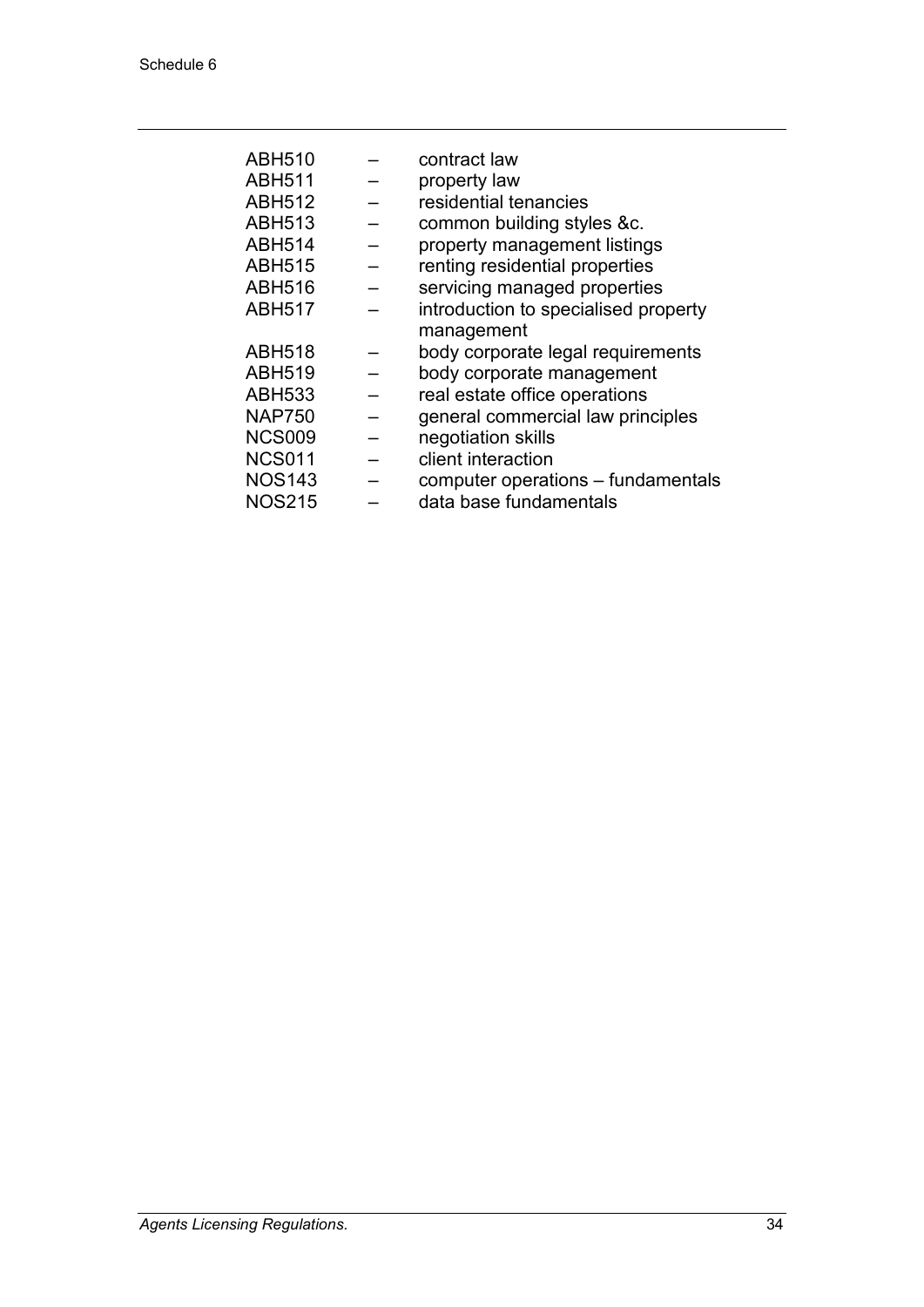## **Schedule 7 Educational qualifications – agent's representatives**

regulations 10AA and 10AB

## PART 1

#### AGENT'S REPRESENTATIVE

| ABH500        |                          | real estate industry overview              |
|---------------|--------------------------|--------------------------------------------|
| ABH501        |                          | introduction to sales                      |
| ABH502        | $\overline{\phantom{0}}$ | introduction to property management        |
| <b>ABH508</b> | $\overline{\phantom{0}}$ | real estate consumer protection            |
| ABH510        | $\overline{\phantom{0}}$ | contract law                               |
| ABH511        | $\overline{\phantom{0}}$ | property law                               |
| <b>ABH512</b> |                          | residential tenancies                      |
| ABH513        | $\overline{a}$           | common building styles &c.                 |
| ABH514        | $\overline{\phantom{0}}$ | property management listings               |
| ABH515        | $\qquad \qquad -$        | renting residential properties             |
| ABH516        | $\qquad \qquad -$        | servicing managed properties               |
| ABH521        |                          | introduction to specialised body corporate |
|               |                          | management                                 |
| ABH522        |                          | contracts for the sale of land             |
| ABH523        |                          | methods of sale                            |
| ABH524        |                          | property appraisal                         |
| <b>ABH525</b> | $\equiv$                 | listings                                   |
| ABH530        | $\equiv$                 | selling businesses                         |
| <b>NCS009</b> | $\equiv$                 | negotiation skills                         |
| <b>NCS011</b> | $\overline{\phantom{m}}$ | client interaction                         |
| <b>NOS215</b> |                          | data base fundamentals                     |

#### PART 2

## AGENT'S REPRESENTATIVE (SALES) RESTRICTED REGISTRATION

| <b>ABH500</b> | real estate industry overview              |
|---------------|--------------------------------------------|
| <b>ABH501</b> | introduction to sales                      |
| <b>ABH502</b> | introduction to property management        |
| <b>ABH508</b> | consumer protection                        |
| <b>ABH510</b> | contract law                               |
| <b>ABH511</b> | property law                               |
| <b>ABH513</b> | common building styles &c.                 |
| <b>ABH521</b> | introduction to specialised body corporate |
|               | management                                 |
| <b>ABH522</b> | contracts for the sale of land             |
|               |                                            |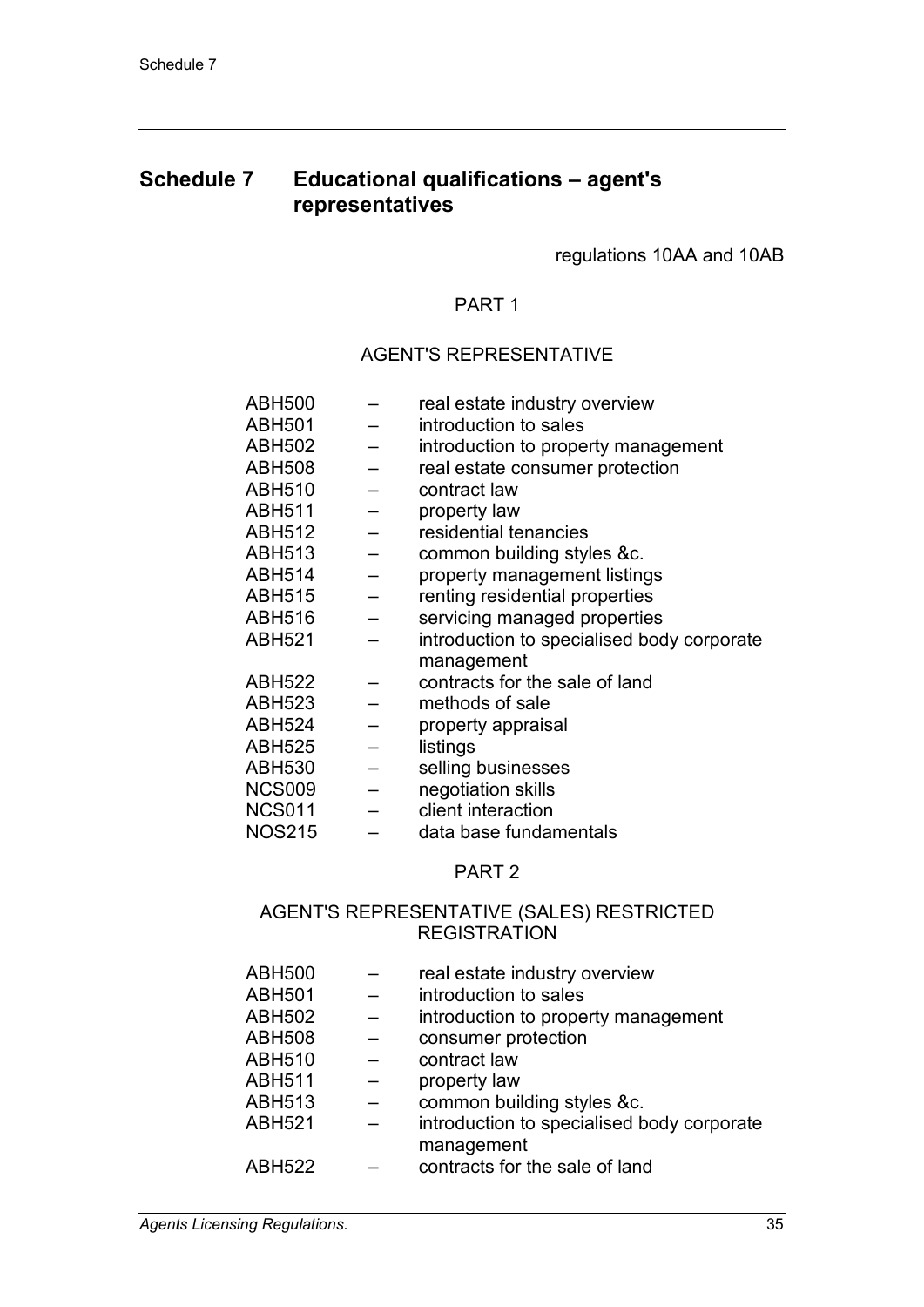| methods of sale        |
|------------------------|
| property appraisal     |
| listings               |
| negotiation skills     |
| client interaction     |
| data base fundamentals |
|                        |

#### PART 3

### AGENT'S REPRESENTATIVE (PROPERTY MANAGEMENT) RESTRICTED REGISTRATION

| <b>ABH500</b> |                          | real estate industry overview              |
|---------------|--------------------------|--------------------------------------------|
| <b>ABH501</b> |                          | introduction to sales                      |
| <b>ABH502</b> |                          | introduction to property management        |
| <b>ABH508</b> |                          | consumer protection                        |
| <b>ABH510</b> |                          | contract law                               |
| ABH511        | $\qquad \qquad -$        | property law                               |
| <b>ABH512</b> |                          | residential tenancies                      |
| ABH513        |                          | common building styles &c.                 |
| <b>ABH514</b> |                          | property management listings               |
| ABH515        | $\overline{\phantom{0}}$ | renting residential properties             |
| ABH516        |                          | servicing managed properties               |
| <b>ABH521</b> |                          | introduction to specialised body corporate |
|               |                          | management                                 |
| <b>NCS009</b> |                          | negotiation skills                         |
| <b>NCS011</b> | $\overline{\phantom{m}}$ | client interaction                         |
| <b>NOS215</b> |                          | data base fundamentals                     |
|               |                          |                                            |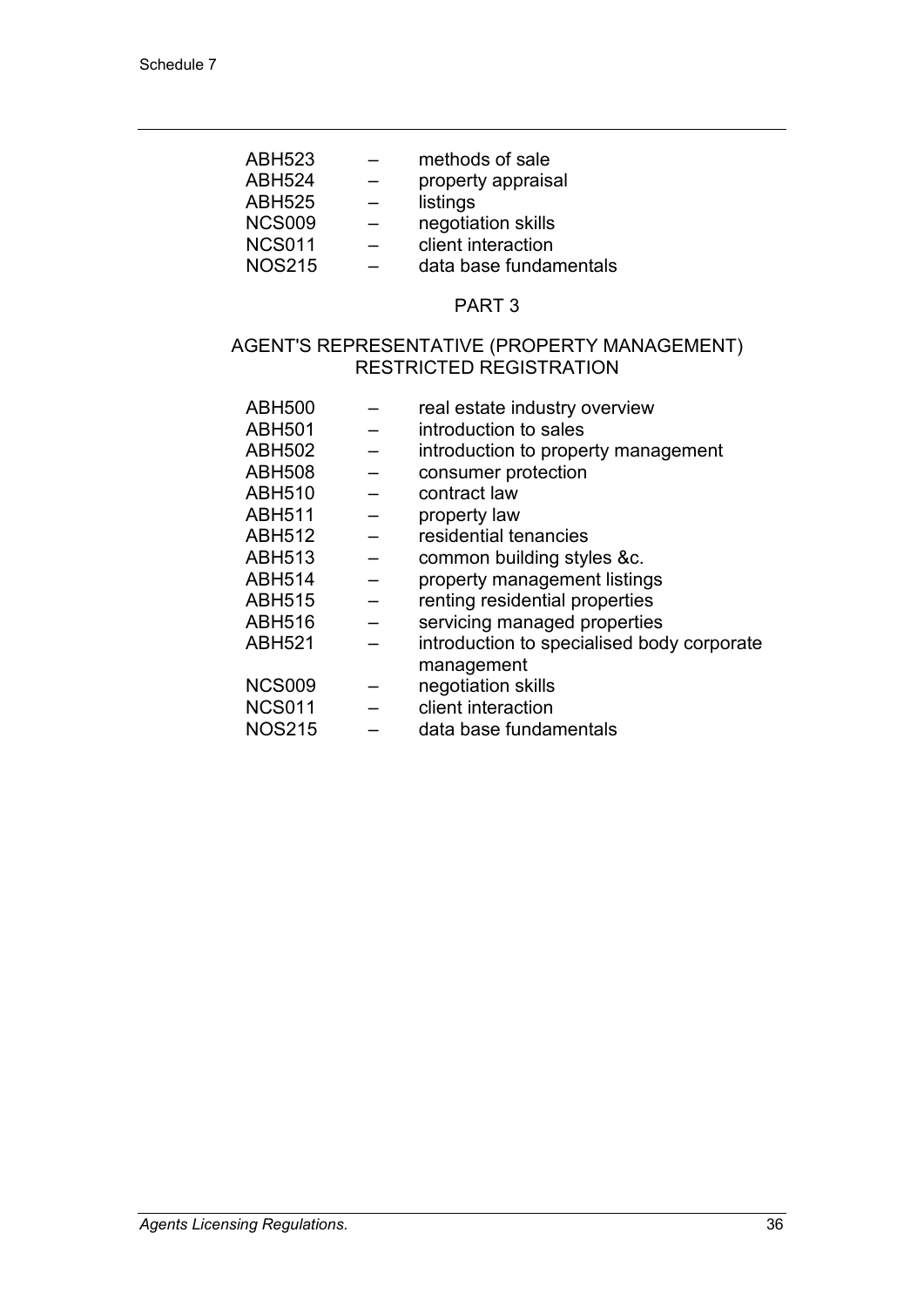#### **ENDNOTES**

**1 KEY**

Key to abbreviations

| $amd = amended$       | $od = order$                        |
|-----------------------|-------------------------------------|
| $app = appendix$      | $om = omitted$                      |
| $bl = by-law$         | $pt = Part$                         |
| $ch = Chapter$        | $r =$ regulation/rule               |
| $cl = clause$         | $rem = remainder$                   |
| div = Division        | renum = renumbered                  |
| exp = expires/expired | $rep = repeated$                    |
| $f =$ forms           | $s =$ section                       |
| <b>Gaz = Gazette</b>  | sch = Schedule                      |
| $hdg =$ heading       | sdiv = Subdivision                  |
| ins = inserted        | <b>SL = Subordinate Legislation</b> |
| It = $long$ title     | $sub =$ substituted                 |
| $nc = not$ commenced  |                                     |

## **2 LIST OF LEGISLATION**

| Land and Business Agents Regulations (SL No. 29, 1979) |                                                 |  |  |
|--------------------------------------------------------|-------------------------------------------------|--|--|
| <b>Notified</b>                                        | 2 November 1979                                 |  |  |
| Commenced                                              | 9 November 1979 (Gaz G45, 9 November 1979, p 2) |  |  |

#### *Amendment of the Land and Business Agents Regulations* **(SL No. 25, 1980)**

| Notified  | 11 July 1980 |
|-----------|--------------|
| Commenced | 11 July 1980 |

# *Criminal Law (Regulatory Offences) Act 1983* **(Act No. 68, 1983)**

Assent date 28 November 1983<br>Commenced 1 January 1984 (s 2 1 January 1984 (s 2, s 2 *Criminal Code Act 1983* (Act No. 47, 1983), *Gaz* G46, 18 November 1983, p 11 and *Gaz* G8, 26 February 1986, p 5)

*Amendment of the Land and Business Agents Regulations* **(SL No. 4, 1984)**

| Notified  | 14 March 1984 |
|-----------|---------------|
| Commenced | 14 March 1984 |

#### *Statute Law Revision Act 1991* **(Act No. 31, 1991)**

| Assent date | 25 June 1991 |
|-------------|--------------|
| Commenced   | 25 June 1991 |

#### *Amendments of the Land and Business Agents Regulations* **(SL No. 36, 1991)**

| Notified  | 10 July 1991                                                                                            |
|-----------|---------------------------------------------------------------------------------------------------------|
| Commenced | 1 January 1992 (r 2, s 2 Land and Business Agents<br>Amendment Act 1990 (Act No. 44, 1990) and Gaz G44, |
|           |                                                                                                         |
|           | 6 November 1991, p 3)                                                                                   |

#### *Amendments of Land and Business Agents Regulations* **(SL No. 41, 1992)**

| <b>Notified</b> | 5 August 1992                                      |
|-----------------|----------------------------------------------------|
| Commenced       | 10 August 1992 (r 2, s 2 Land and Business Agents  |
|                 | Amendment Act 1991 (Act No. 79, 1991) and Gaz S43, |
|                 | 5 August 1992)                                     |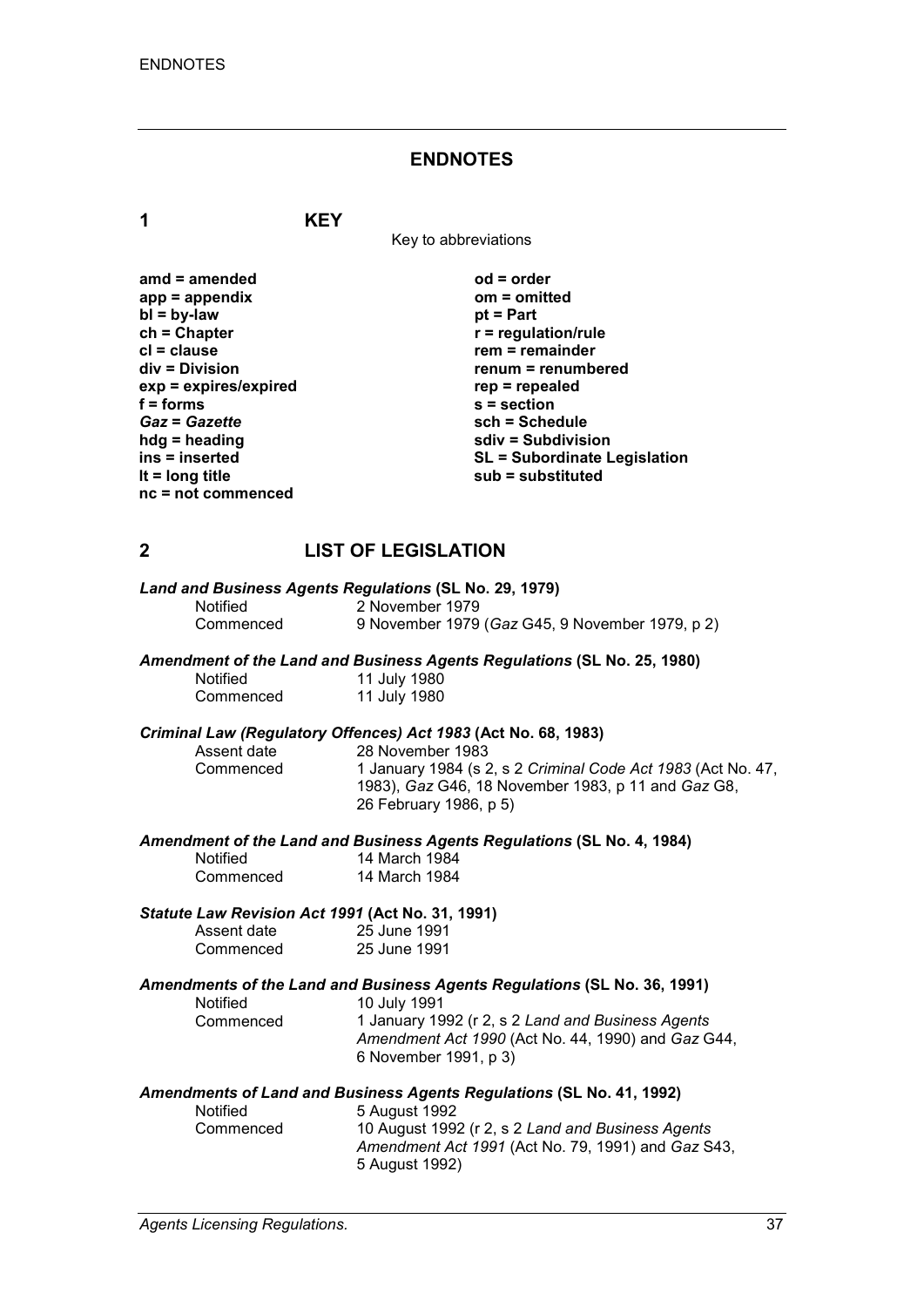|                                                                                                       |                                                 | Amendments of Agents Licensing Regulations (SL No. 69, 1992)                            |  |
|-------------------------------------------------------------------------------------------------------|-------------------------------------------------|-----------------------------------------------------------------------------------------|--|
|                                                                                                       | Notified                                        | 9 December 1992                                                                         |  |
|                                                                                                       | Commenced                                       | 1 February 1993 (r 1, s 2 Land and Business Agents                                      |  |
|                                                                                                       |                                                 | Amendment Act 1992 (Act No. 33, 1992) and Gaz G49,                                      |  |
|                                                                                                       |                                                 | 9 December 1992, p 7)                                                                   |  |
| Local Government (Consequential Amendments) Act 1993 (Act No. 84, 1993)                               |                                                 |                                                                                         |  |
|                                                                                                       | Assent date<br>Commenced                        | 31 December 1993<br>1 June 1994 (s 2, s 2 Local Government Act 1993 (Act                |  |
|                                                                                                       |                                                 | No. 83, 1993) and Gaz S35, 20 May 1994)                                                 |  |
|                                                                                                       |                                                 | <b>Amendments of Agents Licensing Regulations (SL No. 61, 1996)</b><br>19 December 1996 |  |
|                                                                                                       | Notified<br>Commenced                           | 19 December 1996                                                                        |  |
|                                                                                                       |                                                 |                                                                                         |  |
|                                                                                                       | Act 1999 (Act No. 52, 1999)                     | <b>Northern Territory Employment and Training Authority (Consequential Amendments)</b>  |  |
|                                                                                                       | Assent date                                     | 30 November 1999                                                                        |  |
|                                                                                                       | Commenced                                       | 30 November 1999                                                                        |  |
| Amendments of Agents Licensing Regulations (SL No. 53, 2000)                                          |                                                 |                                                                                         |  |
|                                                                                                       | Notified                                        | 15 November 2000                                                                        |  |
|                                                                                                       | Commenced                                       | 15 November 2000                                                                        |  |
| <b>Amendment of Agents Licensing Regulations (SL No. 1, 2002)</b><br><b>Notified</b><br>10 April 2002 |                                                 |                                                                                         |  |
|                                                                                                       | Commenced                                       | 10 April 2002                                                                           |  |
|                                                                                                       |                                                 |                                                                                         |  |
|                                                                                                       |                                                 | Statute Law Revision Act 2002 (Act No. 18, 2002)                                        |  |
| Assent date                                                                                           |                                                 | 7 June 2002                                                                             |  |
|                                                                                                       | Commenced                                       | 7 June 2002                                                                             |  |
| Statute Law Revision (Financial Provisions) Act 2002 (Act No. 38, 2002)                               |                                                 |                                                                                         |  |
|                                                                                                       | Assent date                                     | 13 September 2002                                                                       |  |
|                                                                                                       | Commenced                                       | 30 October 2002 (Gaz G43, 30 October 2002, p 3)                                         |  |
|                                                                                                       |                                                 |                                                                                         |  |
| 3                                                                                                     | <b>SAVINGS AND TRANSITIONAL PROVISIONS</b>      |                                                                                         |  |
|                                                                                                       |                                                 | r 13 Amendments of Agents Licensing Regulations (SL No. 69, 1992)                       |  |
| 4                                                                                                     |                                                 | <b>LIST OF AMENDMENTS</b>                                                               |  |
|                                                                                                       |                                                 |                                                                                         |  |
| r 1                                                                                                   | sub No. 41, 1992, r 3                           |                                                                                         |  |
| r <sub>3</sub>                                                                                        | amd No. 69, 1992, r 3                           |                                                                                         |  |
| pt II                                                                                                 |                                                 |                                                                                         |  |
| div 1 hdg<br>r 4                                                                                      | amd No. 53, 2000, r 1<br>amd No. 41, 1992, r 11 |                                                                                         |  |

rep No. 53, 2000, r 2

sub No. 53, 2000, r 5

r 6 amd No. 41, 1992, r 11; No. 53, 2000, r 4<br>r 6A ins No. 41, 1992, r 4 ins No. 41, 1992, r 4 amd No. 69, 1992, r 4

r 5 amd No. 53, 2000, r 3

r 7 rep No. 53, 2000, r 5<br>r 8 sub No. 53, 2000, r 5